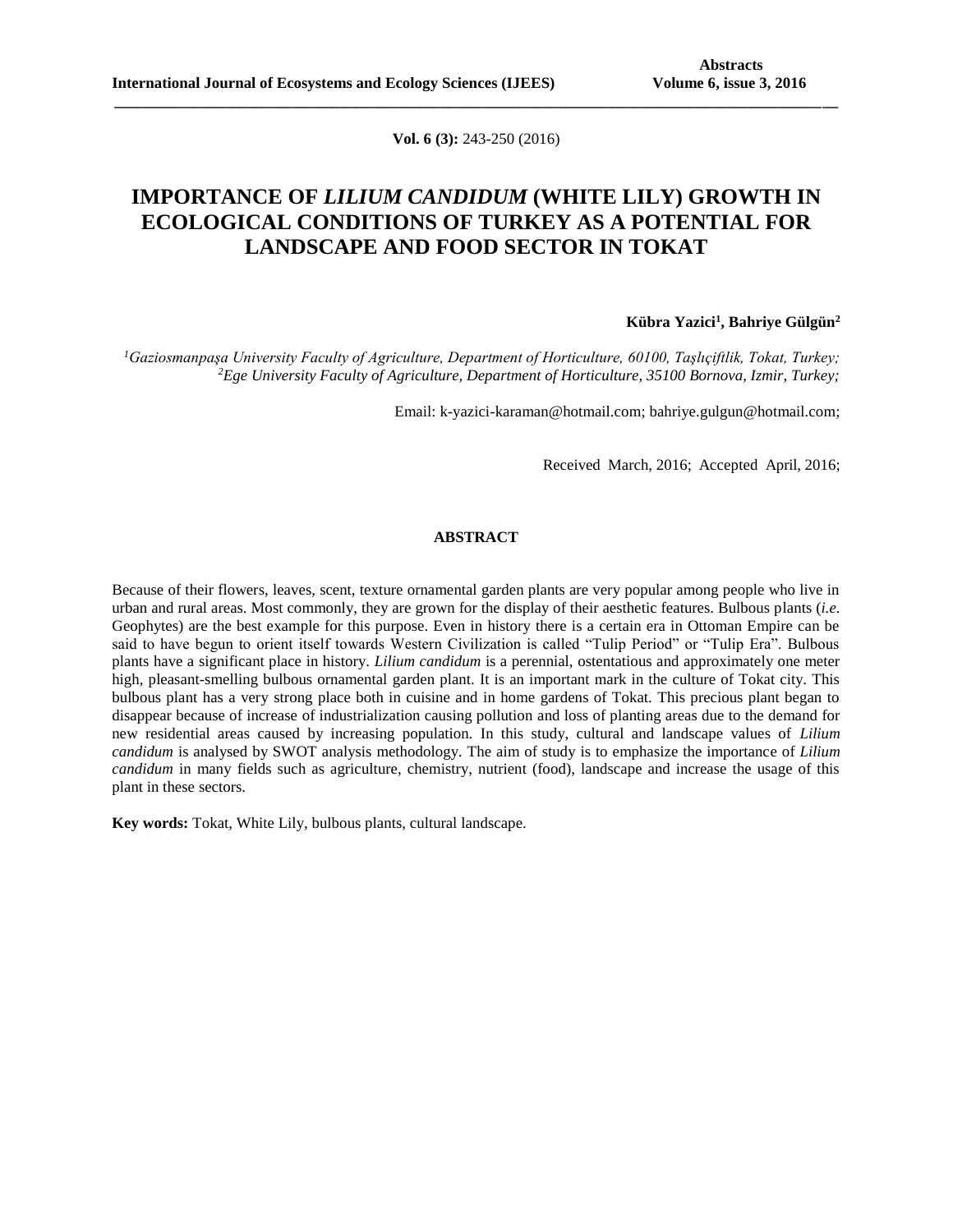**Vol. 6 (3):** 251-258 (2016)

**\_\_\_\_\_\_\_\_\_\_\_\_\_\_\_\_\_\_\_\_\_\_\_\_\_\_\_\_\_\_\_\_\_\_\_\_\_\_\_\_\_\_\_\_\_\_\_\_\_\_\_\_\_\_\_\_\_\_\_\_\_\_\_\_\_\_\_\_\_\_\_\_\_\_\_\_\_\_\_\_\_\_\_\_\_\_\_\_\_\_\_\_\_**

## **AQUATIC ENVIRONMENT OIL POLLUTION - DATA AND FACTS**

**Gina Raluca Kerkmann**

*Faculty of Sciences and Letters, 'Ibrahim Cecen' University, Turkey;*

Email: [grkerkmann@agri.edu.tr](mailto:grkerkmann@agri.edu.tr)

Received March, 2016; Accepted April, 2016;

### **ABSTRACT**

Certainly oil pollution is a threat for the natural balance of ecosystems. The pollution sources are very different as well as their determinants. Depollution methods in case of oil pollution caused by tanker collisions are physical and chemical. This process induced by bacteria has a big disadvantage: biodegradation time is too long. The accidental oil spills affect biodiversity of aquatic and terrestrial ecosystems. The immediate consequences of oil pollution could be directly monitored using inventory of invertebrates. The test of the role played by ciliates in oil biodegradation process was made based on an interesting experiment performed on a small beach located in Constanta, Romania; The taxonomical aspects were completed by ecological aspects; the study is based on a complex geological analysis about the granulometry of beach sediments; the sands from Cazino Constanta beach are mainly represented by coarse and very coarse sand while gravels range from fine and very fine. During the experiment when performing the 48 hour control after adding the oil pollutant 13 ciliate forms were identified alive in the sand sample from Navodari station, their evolution being different.

**Key words**: oil pollution, biodegradation, ciliates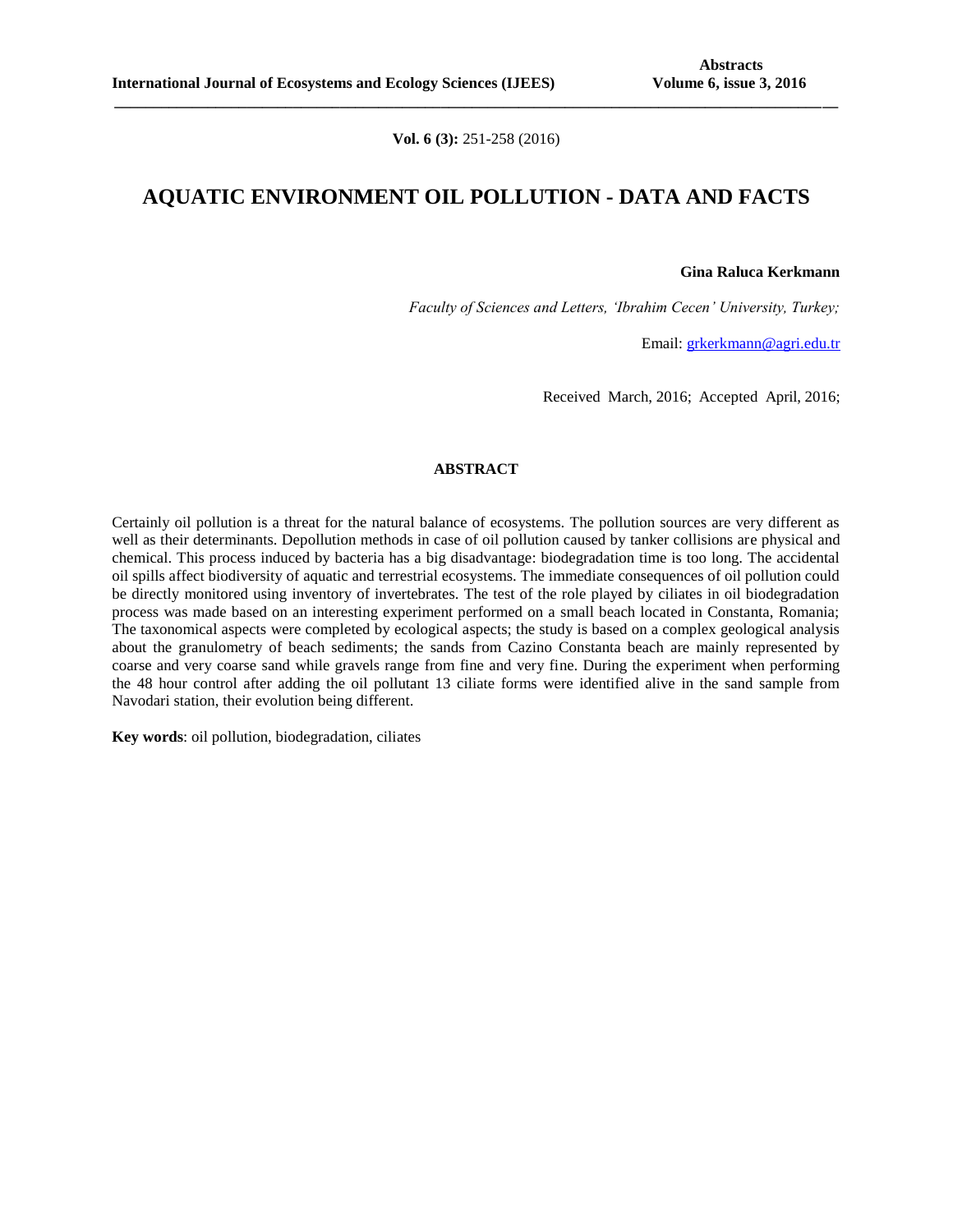**Vol. 6 (3):** 259-266 (2016)

**\_\_\_\_\_\_\_\_\_\_\_\_\_\_\_\_\_\_\_\_\_\_\_\_\_\_\_\_\_\_\_\_\_\_\_\_\_\_\_\_\_\_\_\_\_\_\_\_\_\_\_\_\_\_\_\_\_\_\_\_\_\_\_\_\_\_\_\_\_\_\_\_\_\_\_\_\_\_\_\_\_\_\_\_\_\_\_\_\_\_\_\_\_**

# **SURVEY OF THREATINING FACTORS IN SARVELOT-JAVAHERDASHT 10% PROTECTED AREA USING SWOT ANALYTICAL MODEL**

#### Reyhaneh Abdolkarimpour Chinijani<sup>1</sup>, Abdolkarim Keshavarz Shokri<sup>2\*</sup>, Jalal Behzadi<sup>3</sup>

*1,2 Department of Environment, College of Natural Sciences, Lahijan Branch, Islamic Azad University, Lahijan, Guilan, Iran; <sup>3</sup>Department of Agronomy, College of Agricultural Sciences, Lahijan Branch, Islamic Azad University, Lahijan, Guilan, Iran;*

Email[: karimkeshavarz@yahoo.com;](mailto:karimkeshavarz@yahoo.com)

Received March, 2016; Accepted April, 2016;

### **ABSTRACT**

Northern forests of Guilan province are considerd as critical ecological resources thus protection and conservation of its flora and fauna seems very necessary. Ten percent protected forest area of Sarvelot - Javaherdasht with an area of about 21,254 hectares and average perimeter of about 74 km is located in east Guilan. Factors such as livelihood dependence of a large group of the population to this area, human activity and indiscriminate development has led to continuous reduction of its biodiversity and this has created more limitation for the survival of wildlife. The aim of this study is to investigate the threatening factors of the mentioned forest area and based on field studies and analysis of data through the SWOT technique which is a tetragonal model, first internal factors (strengths and weaknesses) and then external factors (opportunities and threats) were examined during which 2 questionnaires were completed and analyzed by local authorities and individuals. Based on the SWOT technique the obtained results suggest that the existence of attractions and ecotourism potential of the region with a weighted score of 0.82 are the most important strengths, while the lack of environmental monitoring stations in the region with a weighted score of 0.692 is the most important weaknesses. Existence of favorable weather conditions, especially in spring and summer for tourists and local people with a weighted score of 0.844 is the most important opportunity. However, the most important threatening factors of the mentioned region with a weighted score of 0.848 are: the lack of environmental monitoring stations, constructional invasion of forest marginal population, overgrazing, roads, mines, illegal hunting and waste. Survey results show that because of the negative impacts of these factors, the biological quality of the region is under serious threat thus, protective strategies based on the SWOT technique are presented.

**Keywords:** Threatening factors, Tourists, Biological Quality, Protection, Ecotourism,Ten percent forest protected area, Sarvelot - Javaherdasht, SWOT Analytical Model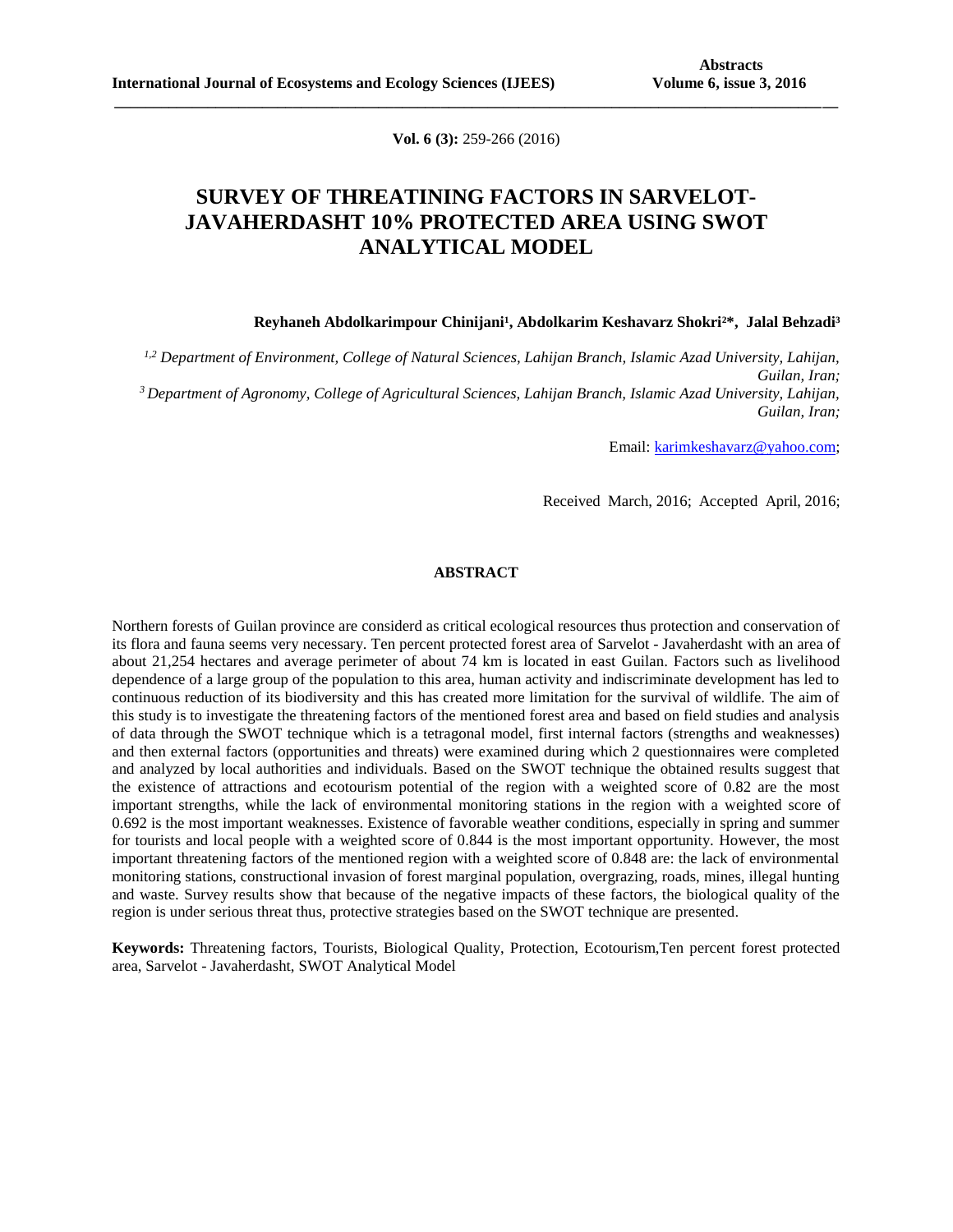**Vol. 6 (3):** 267-272 (2016)

**\_\_\_\_\_\_\_\_\_\_\_\_\_\_\_\_\_\_\_\_\_\_\_\_\_\_\_\_\_\_\_\_\_\_\_\_\_\_\_\_\_\_\_\_\_\_\_\_\_\_\_\_\_\_\_\_\_\_\_\_\_\_\_\_\_\_\_\_\_\_\_\_\_\_\_\_\_\_\_\_\_\_\_\_\_\_\_\_\_\_\_\_\_**

## **STUDY ON THE RELATIONSHIP BETWEEN VEGETATION COVER AND SOIL EROSION BY USING REMOTE SENSING**

#### **Amir Hossein Firozan1\*, Mahsa Hakimi Abed<sup>2</sup>**

*<sup>1</sup>Department of Forestry, Lahijan Branch, Islamic Azad University,Lahijan, Iran <sup>2</sup>Department of Environment, Lahijan Branch, Islamic Azad University, Lahijan, Iran*

Email: [Firouzanamir@yahoo.com](mailto:Firouzanamir@yahoo.com)

Received March, 2016; Accepted April, 2016;

### **ABSTRACT**

Stable management of natural resources as a national capital requires comprehensive knowledge of existing relations in nature such as the relationship between vegetation cover and soil. The acquisition of knowledge and information on the relationship between vegetation cover and its health is highly important for soil management. The examination of vegetation cover, whether locally or globally depends on field data while its usually hard to access such data. Besides, conventional method of vegetation cover estimate, which includes general estimate of vegetation cover, is not only time-consuming but also isn`t informative. Results confirmed by field observation and land facts show that the general precision of images from landset 8 was acceptable (the general precisions for the years 2000 and 2013 were 0.89 and 0.88 respectively). Thus, remote sensing is a very useful technology which is a preferred method because of its special features such as providing a wide and unified view of an area, recursion, accessible data, high precision of resulting information and time saving. In the present article, vegetation cover map is drawn using remote sensing technology and NDVI index. After comparing this map with basin erosibility map, it was found out that in areas with decreased vegetation, there is increased erosion. This further indicates that there`s a positive and direct relationship between vegetation cover and local erosion.

**Keywords:** Erosion, NDVI, Remote sensing, vegetation cover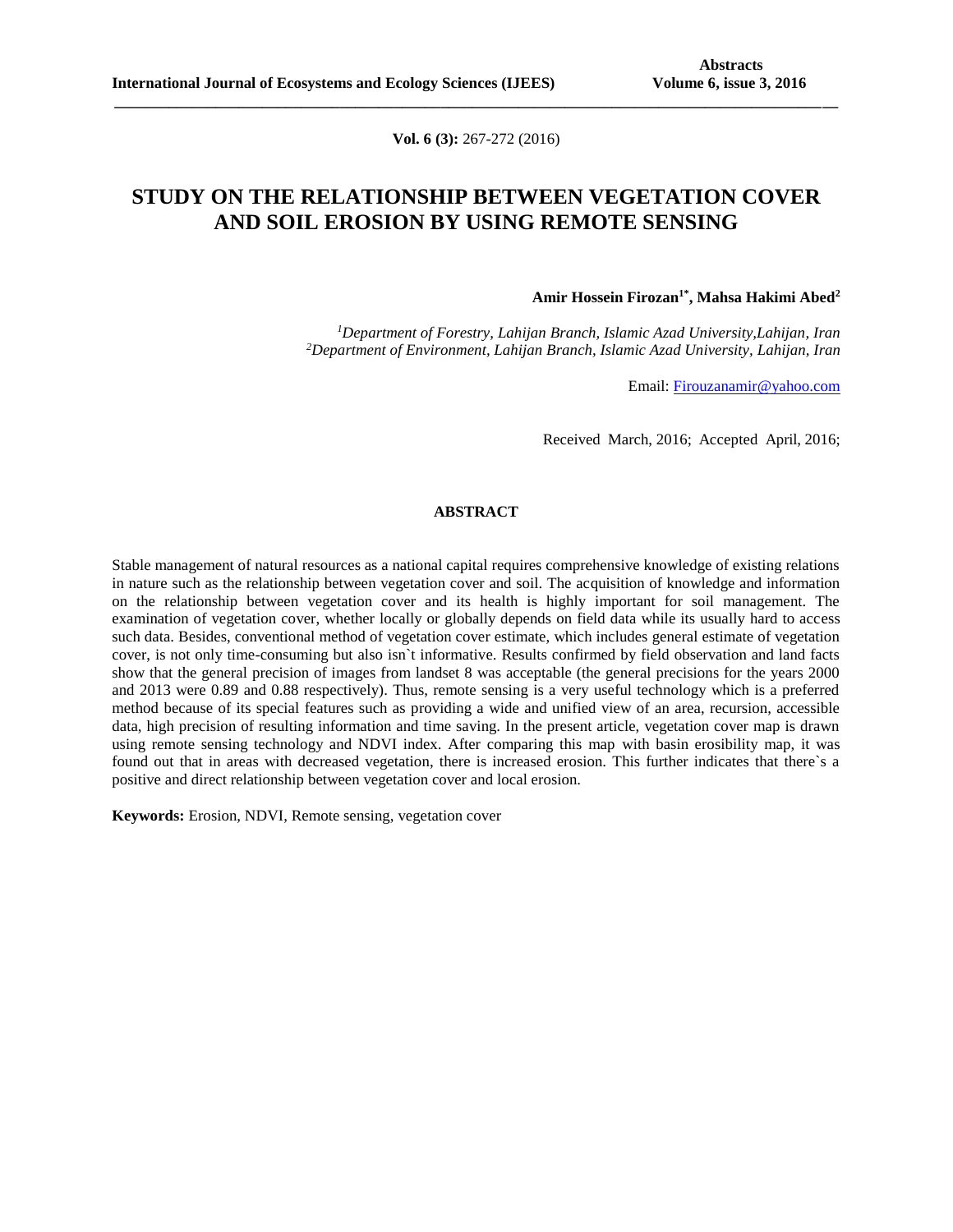**Vol. 6 (3):** 273-276 (2016)

**\_\_\_\_\_\_\_\_\_\_\_\_\_\_\_\_\_\_\_\_\_\_\_\_\_\_\_\_\_\_\_\_\_\_\_\_\_\_\_\_\_\_\_\_\_\_\_\_\_\_\_\_\_\_\_\_\_\_\_\_\_\_\_\_\_\_\_\_\_\_\_\_\_\_\_\_\_\_\_\_\_\_\_\_\_\_\_\_\_\_\_\_\_**

# **HISTOPATHOLOGICAL FINDINGS IN POSTMENOPAUSAL BLEEDING**

**Albert Cakoni<sup>1</sup> , Nikita Manoku<sup>1</sup>**

*Obstetric Gynecologic Hospital "Queen Geraldine" Tirana, Albania;* 

E-mail: [albertcakoni@yahoo.com;](mailto:albertcakoni@yahoo.com)

Received March, 2016; Accepted April, 2016;

### **ABSTRACT**

Postmenopausal bleeding (PMB) requires complete assessment in order to ensure the absence of malignancy and to identify and treat high risk patients such as those with endometrial hyperplasia. This is a prospective cohort study of 207 patients admitted over the period 2013 and May 2014 to the Obstetric Gynecologic University Hospital "Queen Geraldine", in Tirana, Albania. The aim of this study was to describe aetiological factors of postmenopausal bleeding. Of the 207 cases who presented with this symptom 131 (64%) found to have genital tract pathology. Of these pathologies 87% were benign while 13% were malignant. Patients at 55-64 years of age were the mostly affected women by postmenopausal bleeding whether due to benign or malignant pathology (50.4%). Endometrial atrophy was the most frequent benign pathology found (43%). Others include endometrial hyperplasia (10.5%), endometrial polyp (12.3%), cervical ectropion (9.6%), vaginal ulcer (7.9%), cervical polyp (7%), cervicitis (6.1%), and cervical dysplasia (3.5%). After a thorough evaluation for PMB and arrival at a diagnosis, the question arises as to what to do next. For women with cervical or endometrial cancer, prompt referral to the gynaecological oncology service is imperative for definitive management.

**Key words:** postmenopausal bleeding, benign, malignant, pathologies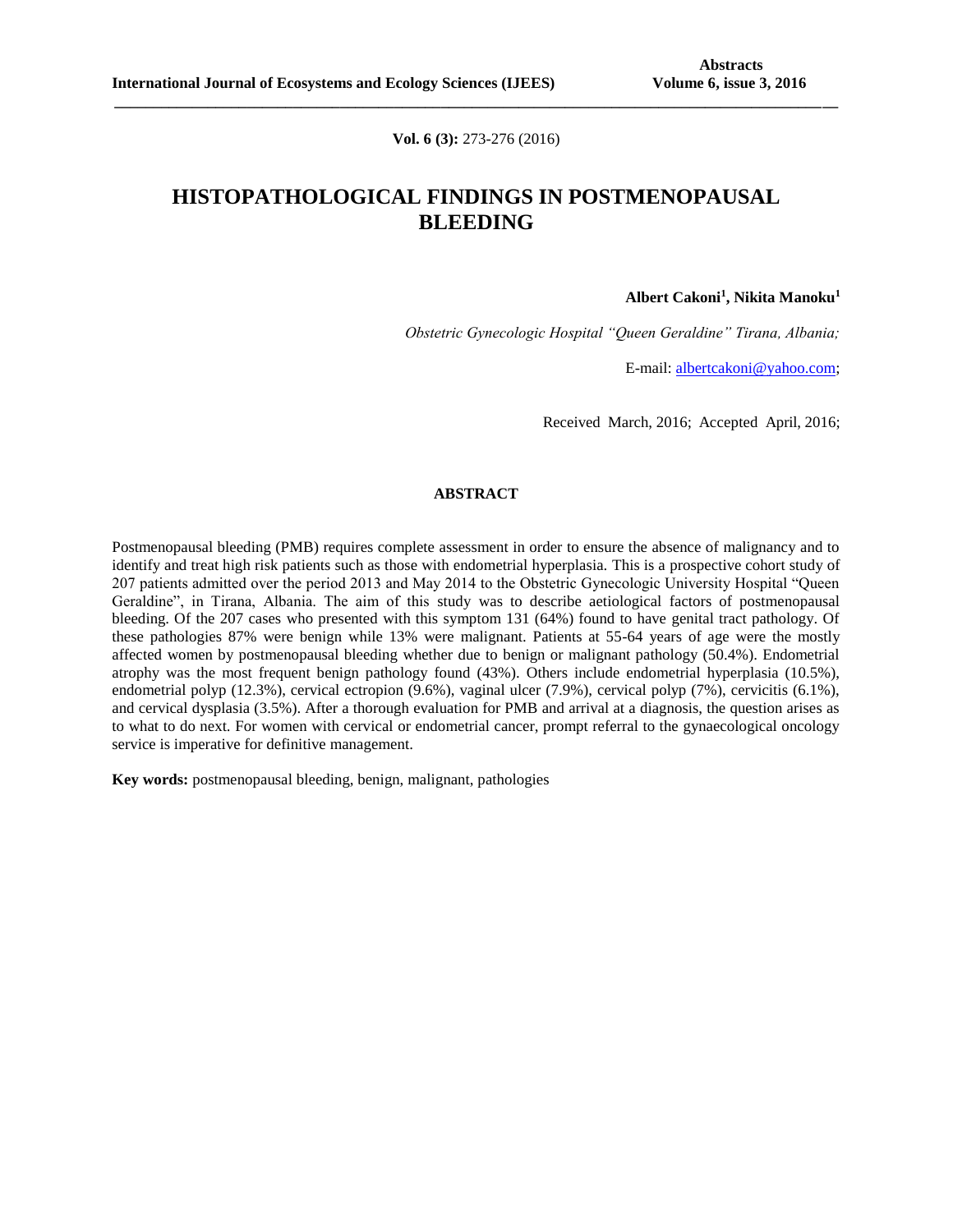**Vol. 6 (3):** 277-284 (2016)

**\_\_\_\_\_\_\_\_\_\_\_\_\_\_\_\_\_\_\_\_\_\_\_\_\_\_\_\_\_\_\_\_\_\_\_\_\_\_\_\_\_\_\_\_\_\_\_\_\_\_\_\_\_\_\_\_\_\_\_\_\_\_\_\_\_\_\_\_\_\_\_\_\_\_\_\_\_\_\_\_\_\_\_\_\_\_\_\_\_\_\_\_\_**

## **COMBINING SATELLITE, IN-SITU AND CLIMATOLOGY DATA FOR SNOW DEPTH ESTIMATION OVER HIGH-MOUNTAIN REGIONS**

### **Cezar Kongoli<sup>12</sup>, Sean Helfrich<sup>2</sup>**

*<sup>1</sup>Earth Science System Interdisciplinary Center (ESSIC), University of Maryland College Park, MD, USA; <sup>2</sup>National Oceanic and Atmospheric Administration (NOAA), National Environmental Satellite Data and Information Service (NESDIS), NOAA Center for Climate and Weather Prediction (NCCWP), College Park, MD, USA;*

Email: [Cezar.Kongoli@noaa.gov;](mailto:Cezar.Kongoli@noaa.gov) [Sean.Helfrich@noaa.gov;](mailto:Sean.Helfrich@noaa.gov)

Received March, 2016; Accepted May, 2016;

## **ABSTRACT**

The objective of this paper is to present a blended snow depth analysis method applied to high-mountain regions. The blended analysis is running operationally at NOAA within a system called Interactive Multi-Sensor Snow and Ice Mapping System (IMS), generating daily snow depth output over Northern Hemisphere at 4-km resolution. Snow depth obtained from satellite passive microwave measurements are blended with snow depth measured at ground stations using a 2-Dimensional Optimal Interpolation (2D-OI) method. Unique to the production is that the analyst-derived data (snow depth and associated confidence values) are also blended into the analysis consistent with the 2D-OI method. Pseudo-observations of snow depth are also blended to improve analysis over highelevation terrain where in-situ stations are sparse and satellite-derived estimates are less reliable. These are computed from temporally smoothed snow depth-elevation analytical expressions fitted to historical in-situ snow depth reports. Example applications of the analysis over high-mountain regions in US and elsewhere are also presented.

**Key words:** Satellite Remote Sensing, Snow Depth, High-Mountain Regions, Optimal Interpolation, Climatology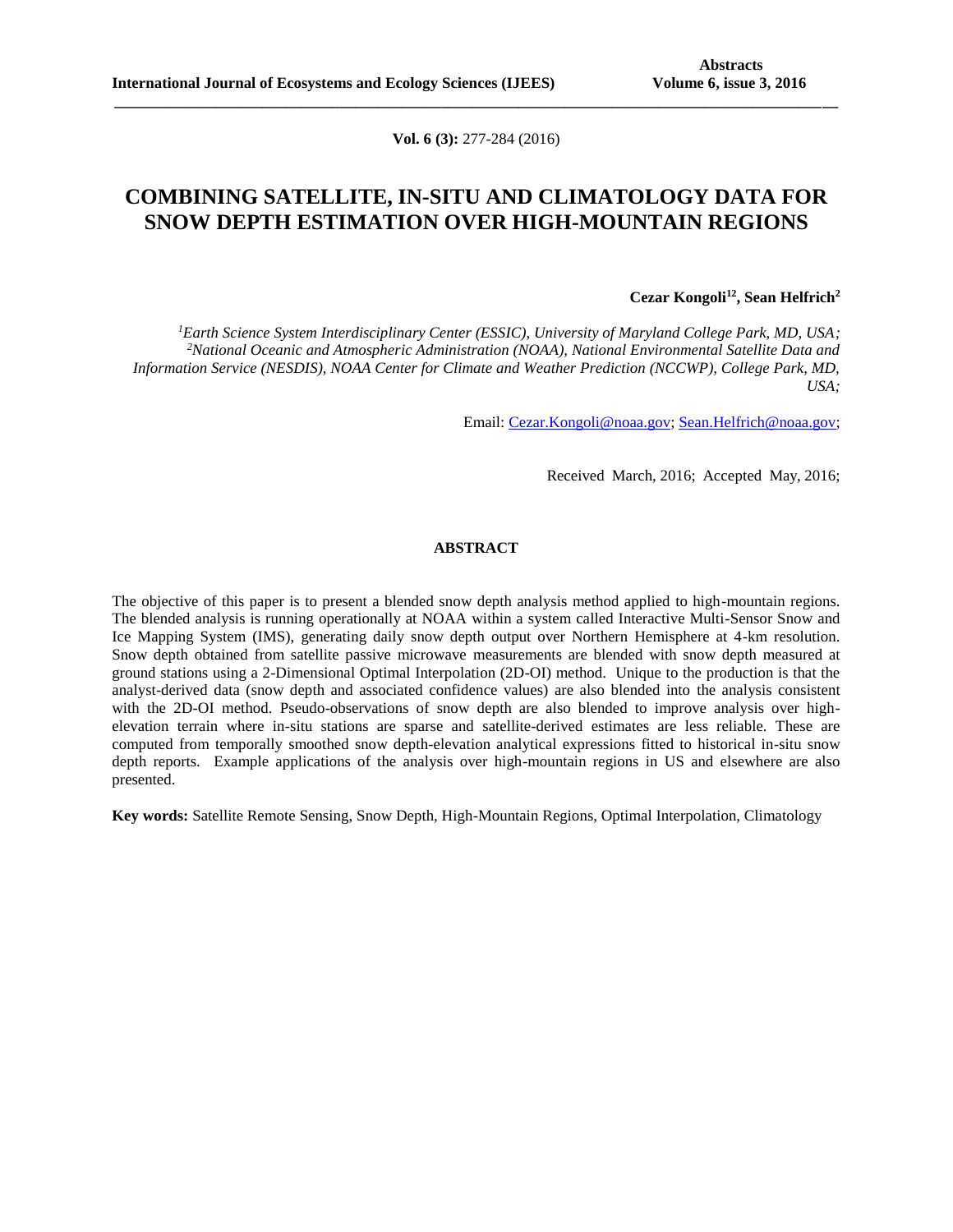**Vol. 6 (3):** 285-290 (2016)

**\_\_\_\_\_\_\_\_\_\_\_\_\_\_\_\_\_\_\_\_\_\_\_\_\_\_\_\_\_\_\_\_\_\_\_\_\_\_\_\_\_\_\_\_\_\_\_\_\_\_\_\_\_\_\_\_\_\_\_\_\_\_\_\_\_\_\_\_\_\_\_\_\_\_\_\_\_\_\_\_\_\_\_\_\_\_\_\_\_\_\_\_\_**

## **EFFECTS OF NICKEL, CHROMIUM AND COBALT ON** *ALYSSUM MURALE* **PLANT IN ALBANIAN SERPENTINE AREAS**

**Eridana Çuni<sup>1</sup> , Seit Shallari<sup>1</sup> , Erta Dodona<sup>1</sup> , Petrit Harasani<sup>2</sup> , Fatbardh Sallaku<sup>1</sup>**

*<sup>1</sup>Agricultural University of Tirana, Faculty of Agriculture and Environmental Science, Tirana, Albania; <sup>2</sup>Polis University, Tirana, Albania;*

Email: [eridana.cuni@gmail.com;](mailto:eridana.cuni@gmail.com) [seitshallari@gmail.com](mailto:seitshallari@gmail.com)

Received June, 2016; Accepted June, 2016;

#### **ABSTRACT**

Serpentines lands are very specific areas to develop the natural flora and also for the plant's cultivation. They are distinguished by e very high content of Ni, Cr and Co and by a very low content of N, P and K. Also they are characterized by a high Mg level and by a low Ca level. Usually these lands are steep and eroded. Flora and fauna developed in the Serpentine areas is unique and an endemic one. Based on this, serpentine plant species have developed some specific mechanisms to tolerate the presence of heavy metals in soil or their accumulation in plants. The purpose of this study is to identify the extended area of *Alyssum murale*, as an hypperaccumulator plant, the presence of Nickel, Chromium and Cobalt in soil and plants and also the vegetation of serpentine soils in Albania. There are some few other species in spontaneous associations with hyper accumulator plants. Serpentine soils are poor in Ca content and rich in Mg. The report Ca/Mg is reversed in compare with a normal soil and varies from 0.1 to 0:26. The pH in serpentine soils is also different; it varies from 6.12 to 7.64 or from slightly acid to basic trend. The Co content in soil ranges from 143.14 to 354.32 mg/kg DM; The content of Cr is higher; from 275.65 to 764.32 mg/kg DM and the content of Ni is reaching 1987.32 mg/kg DM. The ratio between Ca and Mg in plants is normal and varies from 1.51 to 4.94. The Co content reaches 689.12 and is lower than the Cr content that reaches more than 2000 mg/kg DM. In the soils with a pH lower than 7, Ni content reaches about 1.9% DM.

**Key words:** heavy metals, *Alyssum murale*, Ni, Cr, Co, soil, plant, serpentine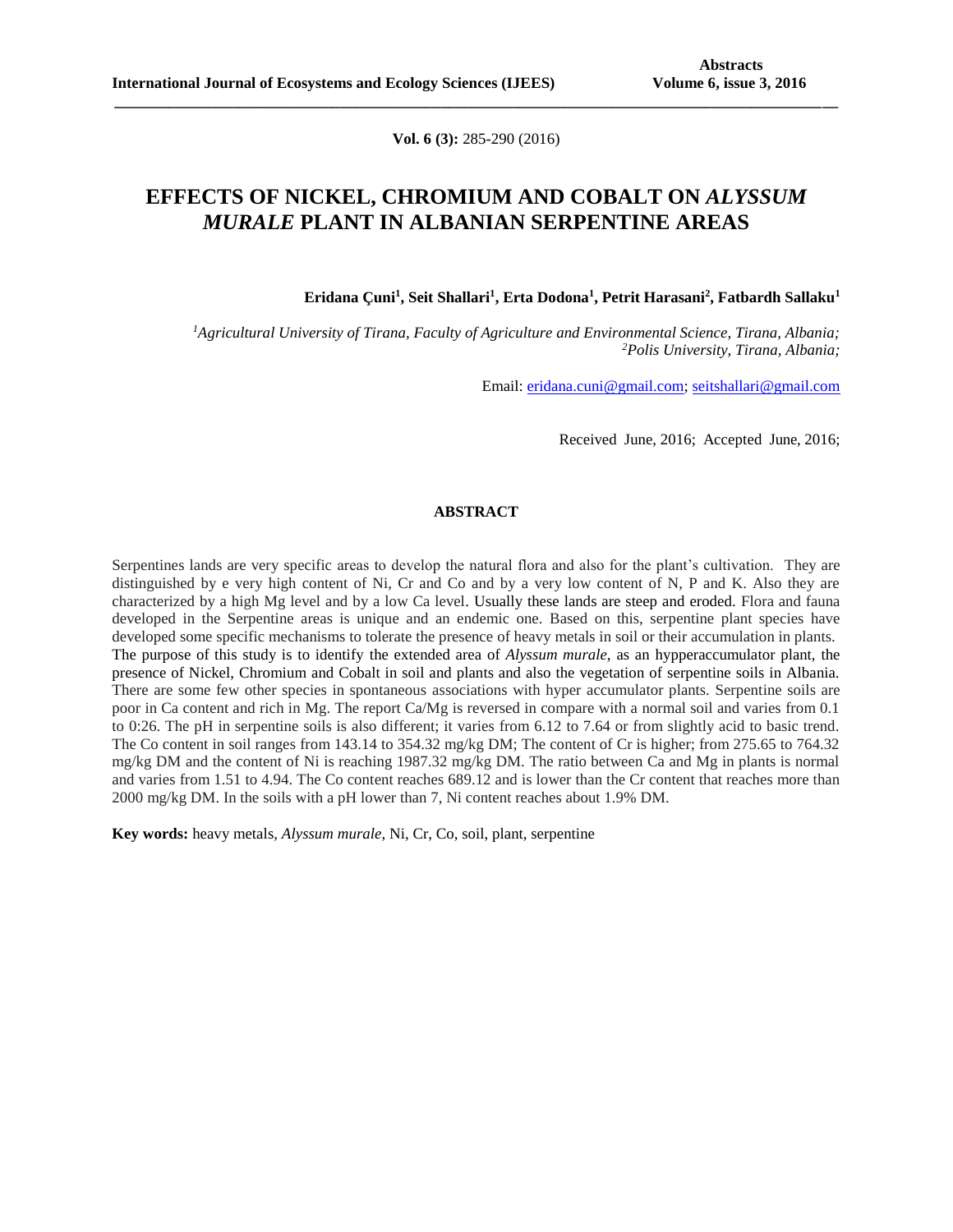**Vol. 6 (3):** 291-296 (2016)

**\_\_\_\_\_\_\_\_\_\_\_\_\_\_\_\_\_\_\_\_\_\_\_\_\_\_\_\_\_\_\_\_\_\_\_\_\_\_\_\_\_\_\_\_\_\_\_\_\_\_\_\_\_\_\_\_\_\_\_\_\_\_\_\_\_\_\_\_\_\_\_\_\_\_\_\_\_\_\_\_\_\_\_\_\_\_\_\_\_\_\_\_\_**

# **THE ROLE OF FOREIGN DIRECT INVESTMENT IN THE ALBANIAN ECONOMY – SPECIAL FOCUS ON AGRICULTURE SECTOR**

**Eralda Shore<sup>1</sup> , Alvina Coku<sup>2</sup> , Edmond Kadiu<sup>3</sup> , Flora Merko<sup>4</sup>**

 *Ideatel sh.p.k. Coordinator, Tirana, Albania; Protik Tirana, Albania; Agricultural University of Tirana, Albania; "Aleksander Moisiu" University, Durres, Albania;*

E-mail[: eralda.shore@gmail.com](mailto:eralda.shore@gmail.com)

Received May, 2016; Accepted June, 2016;

### **ABSTRACT**

Knowing the efects of Foreign Direct Investment (FDI) as a means of encouraging investment, it underscores the need for accurate measurements and detailed statistics of FDI for assessing their relationship with economic growth and its impact on various economic sectors, mainly in the agricultural sector. The main goal is to identify the role and barriers factors, in terms of increasing the flow of FDI in Albania. An important aspect of the aim of this research is to identify and evaluate the role and impact of FDI in Albanian agriculture, trends and issues, major obstacles to FDI in this sector, focusing in Korça and in municipalities. Over the past decade, the flow of foreign direct investment, performed in Albanian agricultural economy played an important role in increasing the productivity and efficiency of production, employment and domestic exports. The objectives of this study dealing with the analysis of FDI as an important factor for developing countries in terms of globalization of the world economy as well as direct or indirect impact they have on the Albanian economy with the main focus on agriculture. The importance of this first study is to give a better understanding of the role of FDI in the country's economy in general and agriculture in particular. The significance of developments in recent years in Albania, which have had a positive impact on the business climate in the country. For years, the business climate in Albania has been improving and growing interest of foreign investors comes and becomes greater, due to macroeconomic stability and implementation of reforms in the country.

**Key words:** FDI, Agricultural products, Work force, Municipalities Korca area, Business climate, Willingess to invest.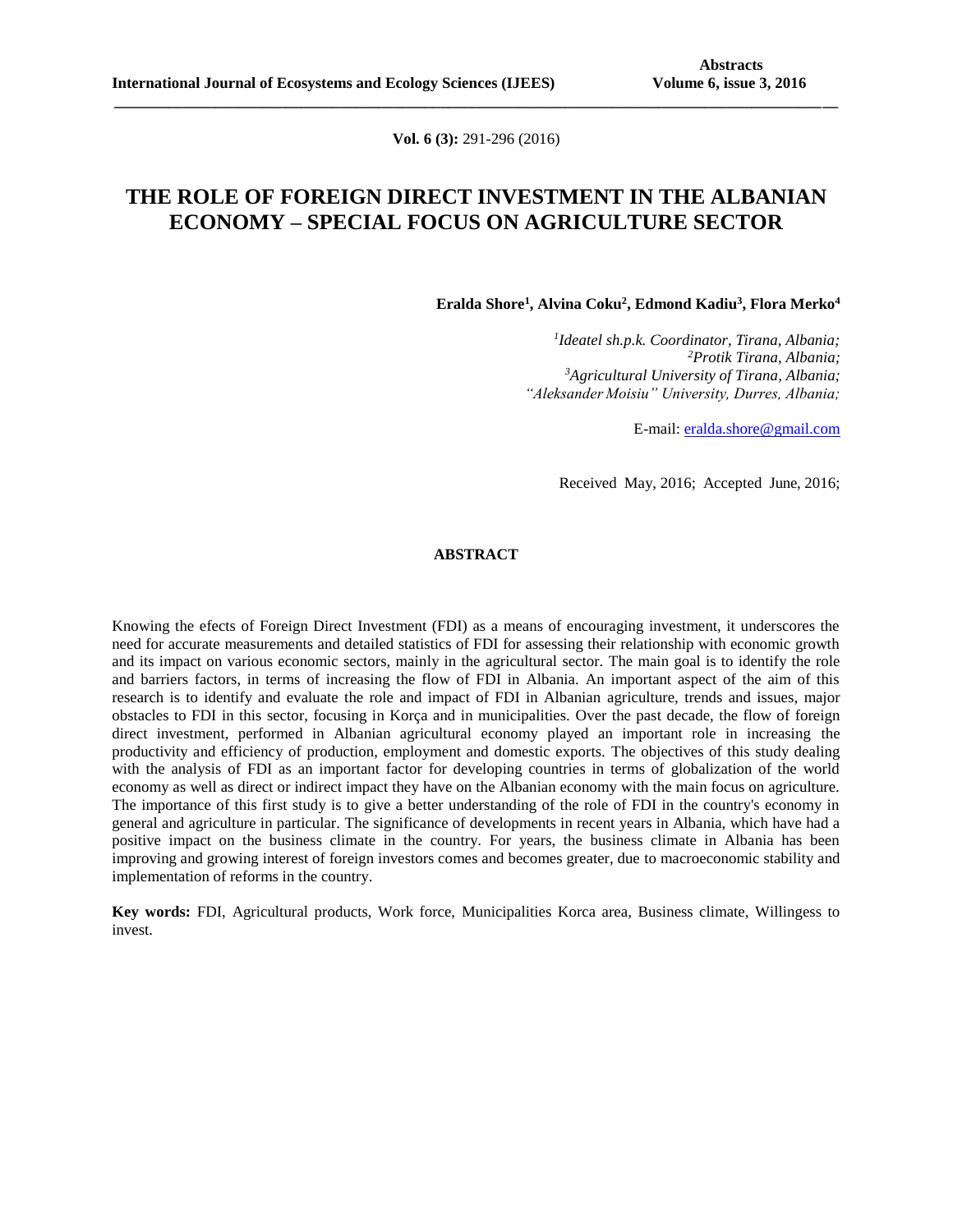**Vol. 6 (3):** 297-304 (2016)

**\_\_\_\_\_\_\_\_\_\_\_\_\_\_\_\_\_\_\_\_\_\_\_\_\_\_\_\_\_\_\_\_\_\_\_\_\_\_\_\_\_\_\_\_\_\_\_\_\_\_\_\_\_\_\_\_\_\_\_\_\_\_\_\_\_\_\_\_\_\_\_\_\_\_\_\_\_\_\_\_\_\_\_\_\_\_\_\_\_\_\_\_\_**

## **HISTOLOGICAL STUDY OF LIVER, KIDNEY AND TESTES OF FERAL PIGEON (COLUMBA LIVIA) LIVING IN CORTYARD OF FERRONICKEL SMELTER IN DRENAS TOWN-KOSOVO**

### **Albana Plakiqi Milaimi1\* , Qerim Selimi<sup>1</sup> , Artan Trebicka<sup>2</sup> , Astrit Milaimi<sup>3</sup>**

*<sup>1</sup>Department of Biology, Faculty of Mathematical and Natural sciences, University of Prishtina, Prishtina, Kosovo; <sup>2</sup>Department of Biology, Faculty of Natural Sciences, University of Tirana, Tirana, Albania; <sup>3</sup>Primary and lower secondary school "Haziz Tola", Prizren, Kosovo;*

\*Email: [aplakiqi@ymail.com;](mailto:aplakiqi@ymail.com)

Received May, 2016; Accepted June, 2016;

### **ABSTRACT**

This study was aimed to asses and monitors the environmental pollution with heavy metals (Ni, Pb, Cd, Cu and Zn) of area around ferronickel smelter in Drenas town - Kosovo. For this purpose twenty specimens of feral pigeon (*Columba livia;* 20 birds; 11 males and 9 females), were collected in Ferronickel smelter courtyard, also the same (20 birds, 9 males and 11 females) in Lubizhdë village (non-contaminated area - control group) to assess the effects the environmental pollution from ferronickel smelter on histology of liver, kidney and testes. In the liver, we found out the histological alterations, ranging from leukocyte infiltration, tissue vacuolization, extended of interstitial spaces and necrosis; in the kidney we found out the desquamation of epithelia, renal tissue degeneration, tissue vacuolization, leukocyte infiltration, extended of subcapsular of glomerular spaces, glumerular adhesion and necrosis. Also, in the testes we found out the desquamation of epithelia, atrophy and necrosis. The control groups of birds have had very small number of these aforementioned lesions. The histological changes could be the result of the high concentration of heavy metals (Ni, Pb, Cd, Cu and Zn) in the liver, kidney and testes of these birds from ferronickel area previously analyzed.

**Keywords:** Heavy metals, pigeon, histological changes, liver, kidney, testes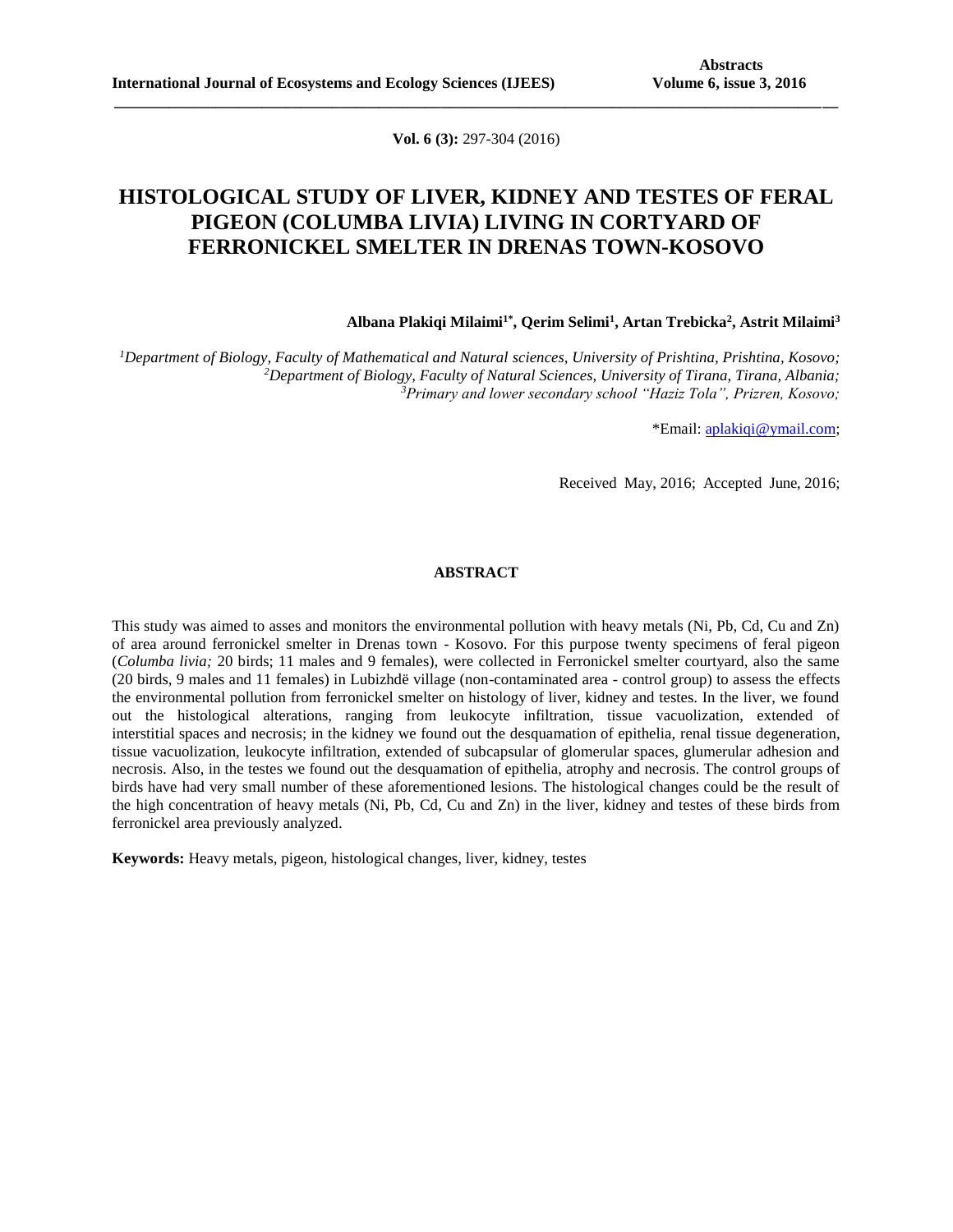**Vol. 6 (3):** 305-310 (2016)

**\_\_\_\_\_\_\_\_\_\_\_\_\_\_\_\_\_\_\_\_\_\_\_\_\_\_\_\_\_\_\_\_\_\_\_\_\_\_\_\_\_\_\_\_\_\_\_\_\_\_\_\_\_\_\_\_\_\_\_\_\_\_\_\_\_\_\_\_\_\_\_\_\_\_\_\_\_\_\_\_\_\_\_\_\_\_\_\_\_\_\_\_\_**

## **GENETIC VARIATION FOR SPIKE PRODUCTION CAPACITY OF F3- GENERATION IN BREAD WHEAT**

### **Shukri Fetahu<sup>1</sup> , Sali Aliu<sup>1</sup> , Imer Rusinovci<sup>1</sup> , Dukagjin Zeka<sup>1</sup> , Qëndrim Shabani<sup>1</sup> , Avni Behluli<sup>1</sup> , Besnik Sadriu<sup>1</sup> , Burim Ahmeti<sup>1</sup> , Fetah Elezi<sup>2</sup>**

*<sup>1</sup>University of Prishtina "Hasan Prishtina", Faculty of Agriculture And Veterinary, Kosova; <sup>2</sup>Agrucultural University of Tirana- Faculty of Agriculture and Environment, Tirana Albania;*

E-mail: [shfetahu@hotmail.com;](mailto:shfetahu@hotmail.com;) [shukri.fetahu@uni-pr.edu](mailto:shukri.fetahu@uni-pr.edu)

Received April, 2016; Accepted May, 2016;

#### **ABSTRACT**

The aim of the research was to determine the genetic variation for the spike production capacity in F3 generation, and the identification of genotypes with higher genetic production potential, which is one of the ways of development and selection of new wheat cultivars. Experimental formula was:  $(10G \times 3R \times 10 \text{ plants}) = 300 \text{ spikes}$ x 4 parameters = 1200 results. The range of genetic variation for the spike components was determined for: the number of grains per spike (NGS), the spike weight (SW) g spike<sup>-1</sup>, the grains weight per spike (GWS) g spike<sup>-1</sup> and spikes harvest index (HI%), for the 10 genotypes in F3 - generation. The variation values for the spike components compared with the average effects of genes or ( $\mu$ F3) were NGS $\mu$  ( $\pm$ 57.78%), SW $\mu$  ( $\pm$ 59.80%), GWS $\mu$  ( $\pm$ 63.27%) and spike HIµ  $(\pm 19.79%)$ . The genotype G-8/F3 is the most promising for the spike production capacity. The results of the research, identified the highly significant differences for spike components in the genotypes of F3 generation for the level of  $LSDp0.05$  and  $LSDp = 0.01$ .

**Key words:** Spike, component, generation, grain, harvest index.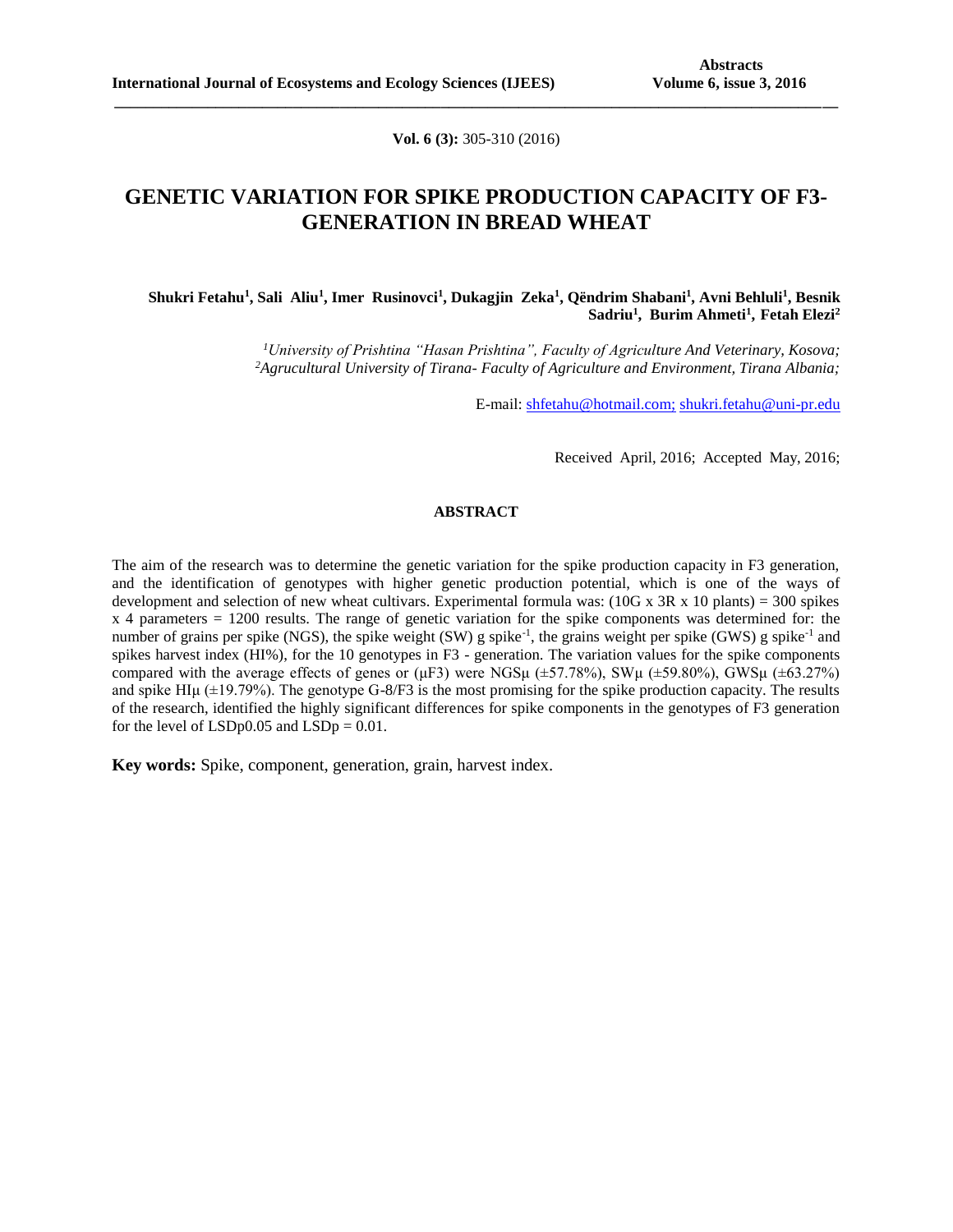**Vol. 6 (3):** 311-318 (2016)

**\_\_\_\_\_\_\_\_\_\_\_\_\_\_\_\_\_\_\_\_\_\_\_\_\_\_\_\_\_\_\_\_\_\_\_\_\_\_\_\_\_\_\_\_\_\_\_\_\_\_\_\_\_\_\_\_\_\_\_\_\_\_\_\_\_\_\_\_\_\_\_\_\_\_\_\_\_\_\_\_\_\_\_\_\_\_\_\_\_\_\_\_\_**

# **THE DISTRIBUTION AND ANALYSIS OF GREEN SPACES IN AMASYA CITY, TURKEY**

#### **Mustafa ERGEN<sup>1</sup>**

*<sup>1</sup>Amasya University, Faculty of Architecture, Department of Urban design and Landscape Architecture, Turkey;*

E-mail: [mustafaergen2002@yahoo.com](mailto:mustafaergen2002@yahoo.com)

Received May, 2016; Accepted June, 2016;

### **ABSTRACT**

The arrangement of green spaces in urban development plays an important role in the rebuilding of lost ecosystems connected with urban development dynamics. It is important that these green spaces serve the people living in the city and that planning be undertaken to protect green spaces. ArcGIS will be used for the analysis on green areas in Amasya. It will make an understandable approach of green areas distribution and help to analyze of urban green areas. This study will present the distribution of active and passive green spaces in Amasya by neighbourhood, and green areas will be calculated according to the square meters per person at the neighbourhoods. It will also determine whether the green space is planned or not and the relationship between active-passive green space and population using Pearson's product-moment correlation.

**Key words:** green space, population, Amasya City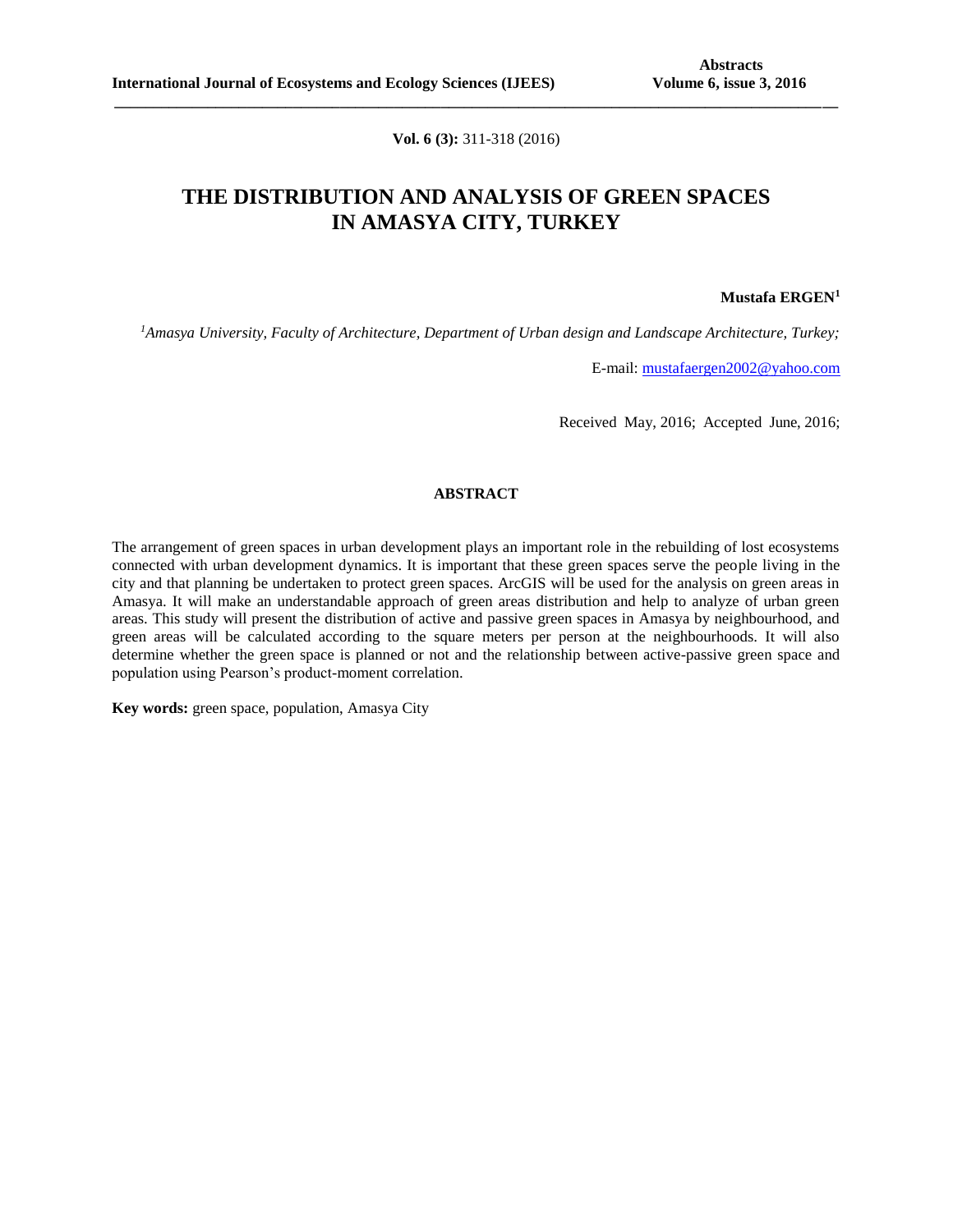**Vol. 6 (3):** 319-322 (2016)

**\_\_\_\_\_\_\_\_\_\_\_\_\_\_\_\_\_\_\_\_\_\_\_\_\_\_\_\_\_\_\_\_\_\_\_\_\_\_\_\_\_\_\_\_\_\_\_\_\_\_\_\_\_\_\_\_\_\_\_\_\_\_\_\_\_\_\_\_\_\_\_\_\_\_\_\_\_\_\_\_\_\_\_\_\_\_\_\_\_\_\_\_\_**

## **RISK OF CADMIUM POLLUTION IN GREEN SPACE OF RASHT CITY AND ENVIRONMENTAL HEALTH**

**Sahar Tabibian**

*Department of Agriculture and Natural Resources, Payame Noor University , P.O. Box, 19395-3697,Tehran,IRAN;*

Email: [tsahart@yahoo.com;](mailto:tsahart@yahoo.com)

Received May, 2016; Accepted June, 2016;

### **ABSTRACT**

The urban green space and environment should be considered to be among the most fundamental elements of the sustainability of natural and human life in the new citizenship. The present research is intended to evaluate the impact of irrigation using urban waste water of Cadmium (Cd) in the soil and leaves of the pine trees of Rasht in the forest territories of Rasht. For this purpose, following the exact specification of the geographical and topographical attributes of under treatment area, 100 sample trees were implemented randomly –systematically in each compound studied. Approaching the end of growth season, five trees were selected randomly in each of the plats and samples of leaves were collected from the parts near to the end of the crown and the part which was adjacent to the light. At the foot of each of the trees selected, a soil profile was dug and samples of soil were extracted from three depths of 0-20, centimeters. The measurements done in the laboratory showed that the density of nutritious elements of the samples of leaf and soil in the compound irrigated with waste water .The results of the present research suggest that urban can be used as a source of irrigation whereas muck can be employed in forestation and irrigation with precise and particular supervision and control.

**Keywords:** Irrigation, forestation, urban waste water, pine, waste water.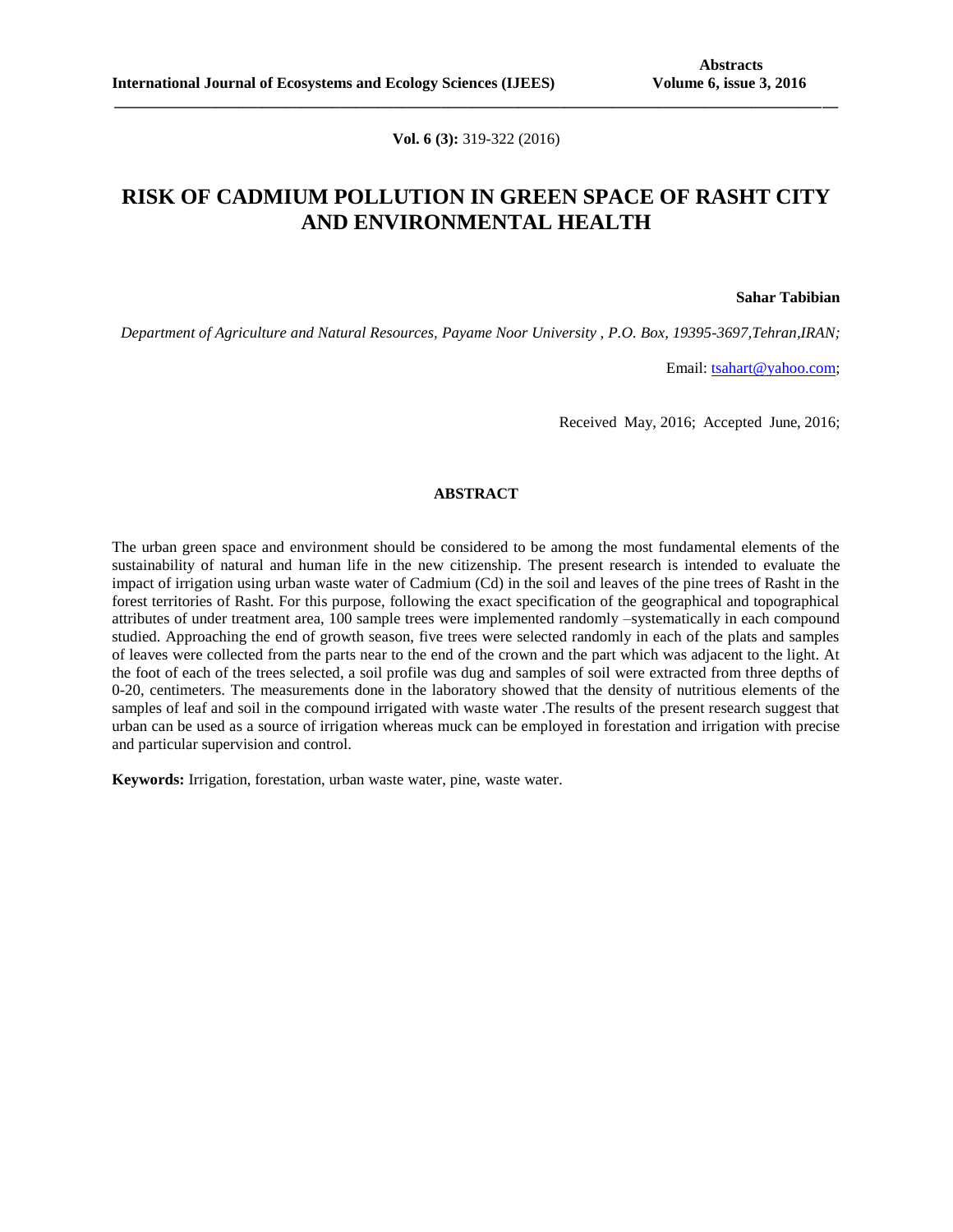**Vol. 6 (3):** 323-328 (2016)

**\_\_\_\_\_\_\_\_\_\_\_\_\_\_\_\_\_\_\_\_\_\_\_\_\_\_\_\_\_\_\_\_\_\_\_\_\_\_\_\_\_\_\_\_\_\_\_\_\_\_\_\_\_\_\_\_\_\_\_\_\_\_\_\_\_\_\_\_\_\_\_\_\_\_\_\_\_\_\_\_\_\_\_\_\_\_\_\_\_\_\_\_\_**

## **ORGANOCHLORINE PESTICIDES IN HUMAN MILK SAMPLES**

**Senar Aydin, Mehmet Emin Aydin, Fatma Beduk\***

Necmettin Erbakan University, Department of Environmental Engineering, Konya, TURKEY. *Email:* 

Email: \* [fabeduk@konya.edu.tr;](mailto:fabeduk@konya.edu.tr) [sozcan@konya.edu.tr;](mailto:sozcan@konya.edu.tr) [meaydin@konya.edu.tr;](mailto:meaydin@konya.edu.tr)

Received May, 2016; Accepted June, 2016;

### **ABSTRACT**

This study aims to determine levels of Organochlorine Pesticides (OCPs) contamination in human milk. Human milk samples were taken from 45 healthy mothers living in the Konya area for at least 5 years. General demographic characteristics of mothers were determined in the means of age, diet, smoking habit, occupational exposure etc. Sample extraction was performed by vortex and cleaned up by column chromatography. OCPs  $(\alpha, \beta, \gamma)$ - and δhexachlorocyclohexane (HCH), heptachlor, heptachlor epoxide, dieldrin, aldrin, endrin, endrin aldehyde, endrin ketone, endosulfan I, endosulfan II, endosulfan sulfate, p,p'-DDE, p,p'-DDD, p,p'-DDT, methoxychlor, chlordane I, chlordane II) analyses of the extracts were carried out using gas chromatography micro electron capture detector (GC/µ-ECD, Agilent 6890N, Agilent Technologies, CA, USA). Recovery ratios were between 70±5 % and 109±5%. The mean age of mothers was 28.2. The lipid content of the milk samples was ranged from 0.43 to 6.47% (average 2.20%). Mean total OCPs concentration was determined as  $371.2\pm34.57$  ng/g lipid. Dieldrin was determined in highest concentration (155.35±406 ng/g lipid). Total mean HCH (α, β, γ, δ), DDT (p,p-DDE, p,p-DDD, p,p-DDT), heptachlor (heptachlor, heptachlor epoxide), endosulfan (endosulfan I, endosulfan II, endosulfan sulfate), endrin (endrin, endrin aldehyde, endrin ketone) were determined 42.45, 37.13, 14.54, 37.13 and 62.49 ng/g lipid, respectively. OCPs concentrations determined in this work were below the values reported in similar works carried out in Turkey and in the World.

**Keywords:** Organochlorine pesticides (OCPs), human milk, contamination, risk.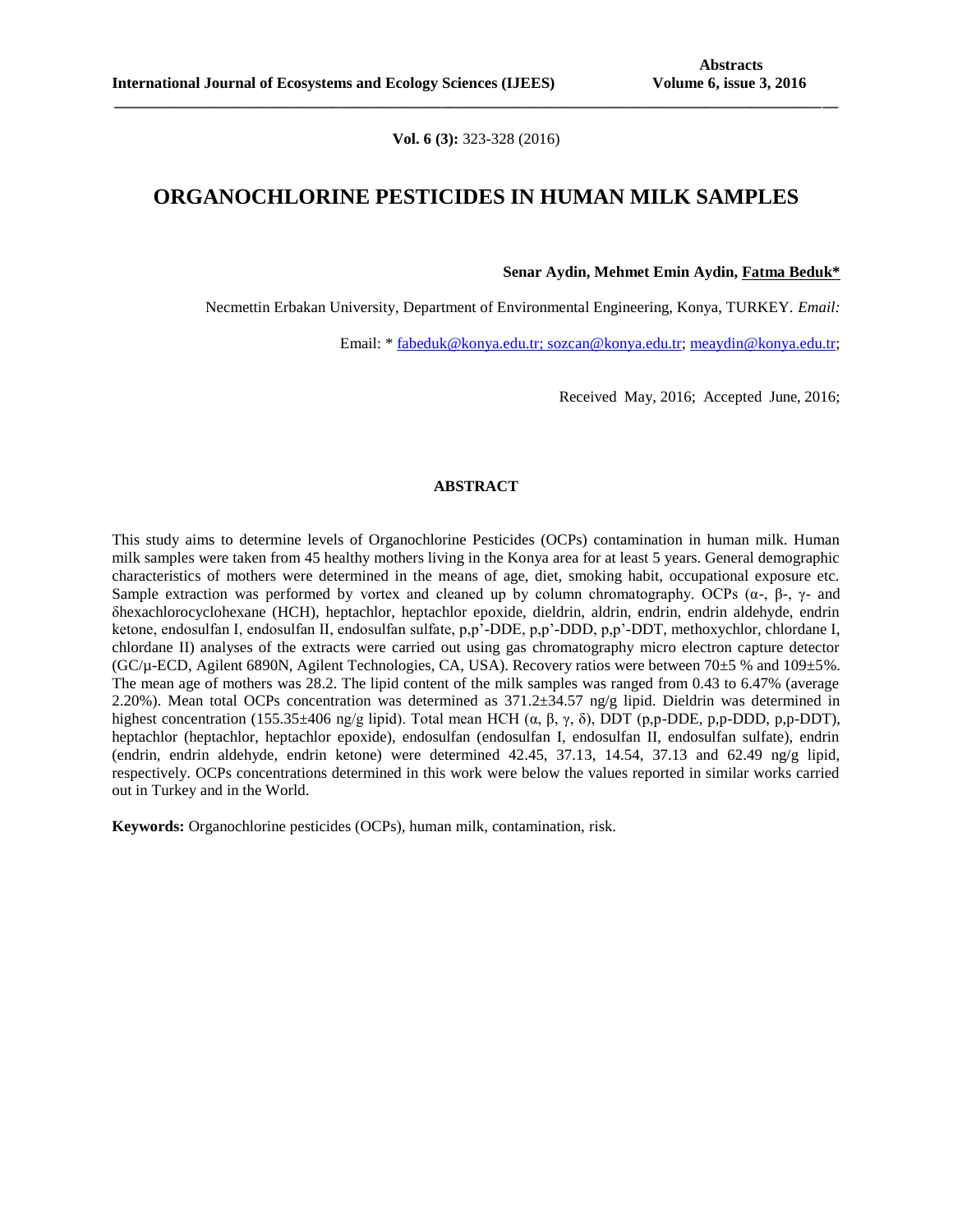**Vol. 6 (3):** 329-340 (2016)

**\_\_\_\_\_\_\_\_\_\_\_\_\_\_\_\_\_\_\_\_\_\_\_\_\_\_\_\_\_\_\_\_\_\_\_\_\_\_\_\_\_\_\_\_\_\_\_\_\_\_\_\_\_\_\_\_\_\_\_\_\_\_\_\_\_\_\_\_\_\_\_\_\_\_\_\_\_\_\_\_\_\_\_\_\_\_\_\_\_\_\_\_\_**

## **ESTIMATING AIR POLLUTION QUALITY IN ISTANBUL CITY CENTRE BY GEOGRAPHIC INFORMATION SYSTEM**

**Sukru Dursun1,\*, Nahida Hameed Hamza Alqaysi1,2**

*<sup>1</sup>Environmental Engineering Department, Engineering Faculty, Selcuk University, Konya, Turkey; <sup>2</sup>Civil Engineering Department, Engineering Faculty, Diyala University, Diyala, Iraq;*

E-Mail: sdursun@selcuk.edu.tr; nahida\_mml@yahoo.com;

Received May, 2016; Accepted June, 2016;

### **ABSTRACT**

Air pollution in urban areas comes from a wide variety of sources, including industries, motor vehicles, and in winter due to use of poor quality coal for heating. Istanbul, which is the largest and most populated urban area, and the centre of industry, economics, finance and culture in Turkey, these causing increasing the atmospheric pollution in Istanbul, coal dominated energy structure is also one of the major causes of air pollution in this city. A study involving 28 stations in Istanbul city, monthly average of  $PM_{10}$ ,  $SO_2$ , NO<sub>2</sub>, NO<sub>3</sub>, CO and  $O<sub>3</sub>$  for 2015 was collected from the Government air quality measurement network, the data were interpolated using a geographic information system by IDW technique for each pollutant according to capability of GIS among air pollution modelling, where built model for average of pollutants for winter and summer seasons. The spatial and temporal results showed that PM10, NO and  $N\overline{O}_x$  concentrations increased in the winter because of heating coal, and in an industrial, and non-green areas such as Esenyurt, Yenibosna, Selimiye, Aksaray, Umraniye, Çatladikapı and Kağithane, and not within the Air Quality Index (AQI) of Turkey, while NO<sub>2</sub> increased in summer (These gases form when fuel is burned at high temperatures, and come principally from motor vehicle exhaust and stationary sources such as electric utilities and industrial boilers). While concentrations of ozone, CO and SO2 did not reveal any significant change throughout the whole studied period.

**Keywords**: Air, Pollution, Geographic Information system, Inverse Distance Weighted (IDW) Modelling. Istanbul, sulphur dioxide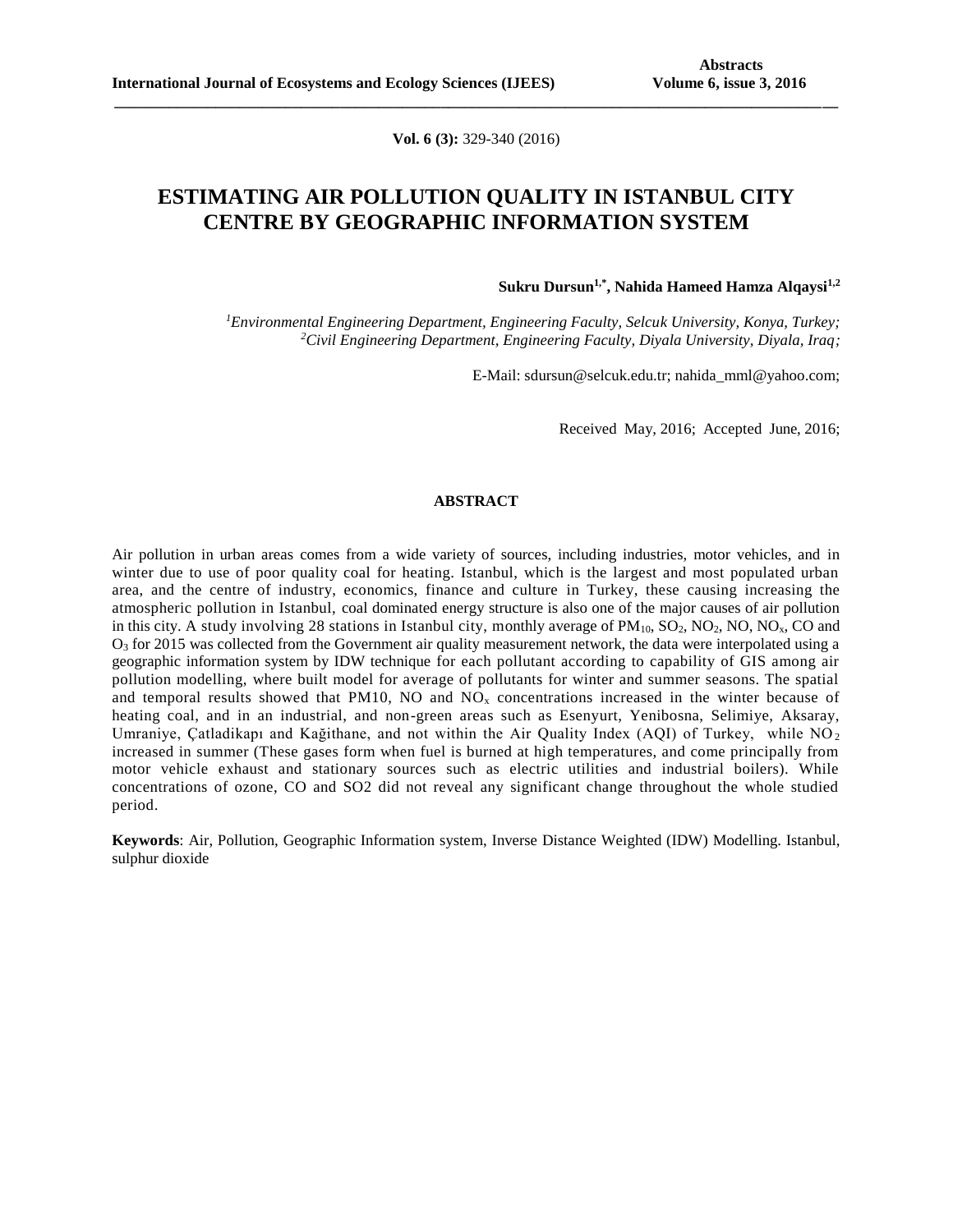**Vol. 6 (3):** 341-346 (2016)

**\_\_\_\_\_\_\_\_\_\_\_\_\_\_\_\_\_\_\_\_\_\_\_\_\_\_\_\_\_\_\_\_\_\_\_\_\_\_\_\_\_\_\_\_\_\_\_\_\_\_\_\_\_\_\_\_\_\_\_\_\_\_\_\_\_\_\_\_\_\_\_\_\_\_\_\_\_\_\_\_\_\_\_\_\_\_\_\_\_\_\_\_\_**

# **THE IMPORTANCE OF FORAGE CROPS FOR SUSTAINABLE AGRICULTURE**

**Metin Deveci<sup>1</sup> , Özlem Önal Aşçı<sup>1</sup> , Gürkan Demirkol<sup>1</sup> , Yavuz Selim Karakuş<sup>2</sup>**

*<sup>1</sup>Ordu University Faculty of Agriculture Department of Field Crops, 52200, Ordu, Turkey; <sup>2</sup>Agriculture and Rural Development Support Institution, 28000, Giresun, Turkey;*

Email: [devecimetin@gmail.com](mailto:devecimetin@gmail.com)

Received May, 2016; Accepted June, 2016;

#### **ABSTRACT**

In traditional agriculture, there are many harmful effects for environment in obtaining adequate and quality food production which is need for rapidly growing world population. Chemical fertilizers and pesticides that are used for resolving the lack of nutrients and improving the fertility in soil, bring important hazards with the time. This creates unfavorable condition for the concept of sustainable agriculture that on the basis of conserve the natural resources without damaging cycle of ecological agriculture. Forage crops which have an important role in conserving soil fertility, have the possibility of being a solution against the harmful effects caused by traditional agriculture. Forage crops that need to be emphasized more in the concept of sustainable agriculture, are cultivated in high rates in developed countries, despite it is not being sufficiently in Turkey. Furthermore rangelands decrease their fertility and quality because of excessive and untimely grazing for supplying quality roughage that is needed by animals. Erosion problem is increasing as a result of weak vegetation in rangelands and therefore the plant diversity is damaged in Turkey where has 12 000 plant species 3 600 endemic species. So the loss of plant diversity is not only problem for Turkey, it is very important for the world. One of the way to prevent this problem are sustainable agriculture activities.

**Key words:** Forage crops, soil fertility, sustainable agriculture.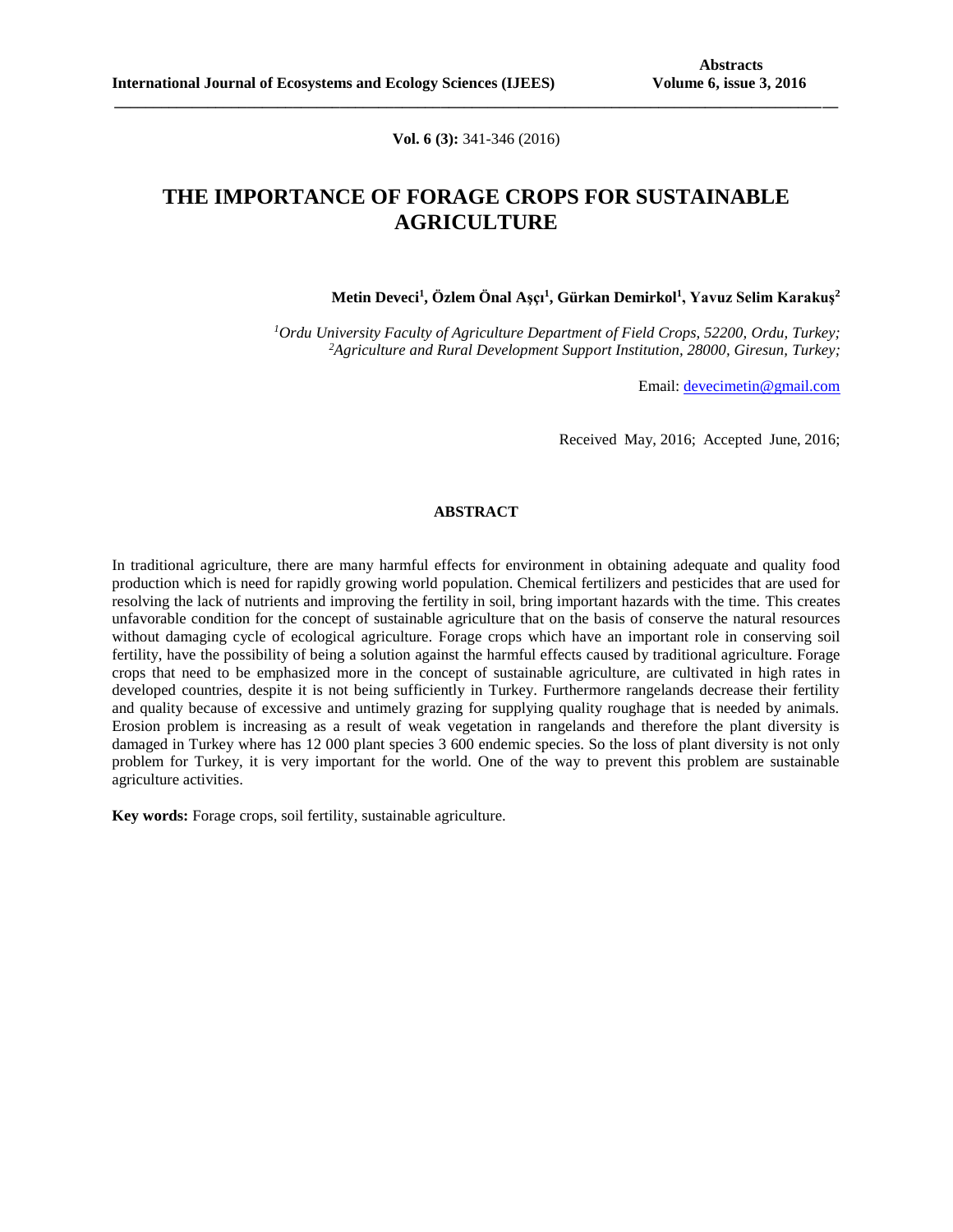**Vol. 6 (3):** 347-364 (2016)

**\_\_\_\_\_\_\_\_\_\_\_\_\_\_\_\_\_\_\_\_\_\_\_\_\_\_\_\_\_\_\_\_\_\_\_\_\_\_\_\_\_\_\_\_\_\_\_\_\_\_\_\_\_\_\_\_\_\_\_\_\_\_\_\_\_\_\_\_\_\_\_\_\_\_\_\_\_\_\_\_\_\_\_\_\_\_\_\_\_\_\_\_\_**

## **SUITABILITY OF WELL GROUND DRINKING WATER IN KONYA CENTRE BY GEOGRAPHIC INFORMATION SYSTEM**

**Sukru Dursun, Mushtaq Abdulameer Alwan Almuslehi**

*Environmental Engineering Department, Engineering Faculty, Selcuk University, Konya, Turkey;*

E-Mail: [sdursun@selcuk.edu.tr;](mailto:sdursun@selcuk.edu.tr) [mushtaq.abdulameer@yahoo.com;](mailto:mushtaq.abdulameer@yahoo.com)

Received May, 2016; Accepted June, 2016;

### **ABSTRACT**

Groundwater systems globally provide 25 to 40 percent of the world's drinking water. The groundwater pollution which is of some concern in the area is mainly by industrial waste-Disposals and agricultural activities. Konya is one of the most significant industrial cities in Turkey. Groundwater is essential for drinking water source in the Konya city centre. The purpose of this study is Suitability of groundwater for drinking water in Konya centre by calculating the WQI and using Geographical Information System (GIS) techniques. To evaluate spatial and temporal of the groundwater quality by using geostatistical analysis based on data from 80 groundwater wells, groundwater samples were analysed for electrical conductivity (EC), hardness ( $F$ ), Ca<sup>2+</sup>, Mg<sup>2+</sup>, Total Hardness (TH) as CaCO<sub>3</sub>, Cl<sup>−</sup> and SO<sub>4</sub><sup>2-</sup> and Water Quality was compared for the World Health Organization WHO drinking water standards. ArcGIS package programme was used for the application of a kriging method, semivariogram model selection, and development of a distribution pattern of groundwater quality parameters and best model has been chosen for each parameter. It was specified in many places that (EC), hardness,  $Ca^{2+}$ ,  $Mg^{2+}$ , TH and  $SO_4{}^{2-}$  in most samples specially in Selcuklu region exceeded the allowable levels according to WHO and EC standards, and the resulting undesirable effect on human system, which indicated that the groundwater might be polluted and unsafe for drinking. For this reason, in this investigation water quality and level in WQI were analysed using computer modelling programme.

**Key words:** GIS, Groundwater quality, WHO, Geostatistical analysis, Kriging.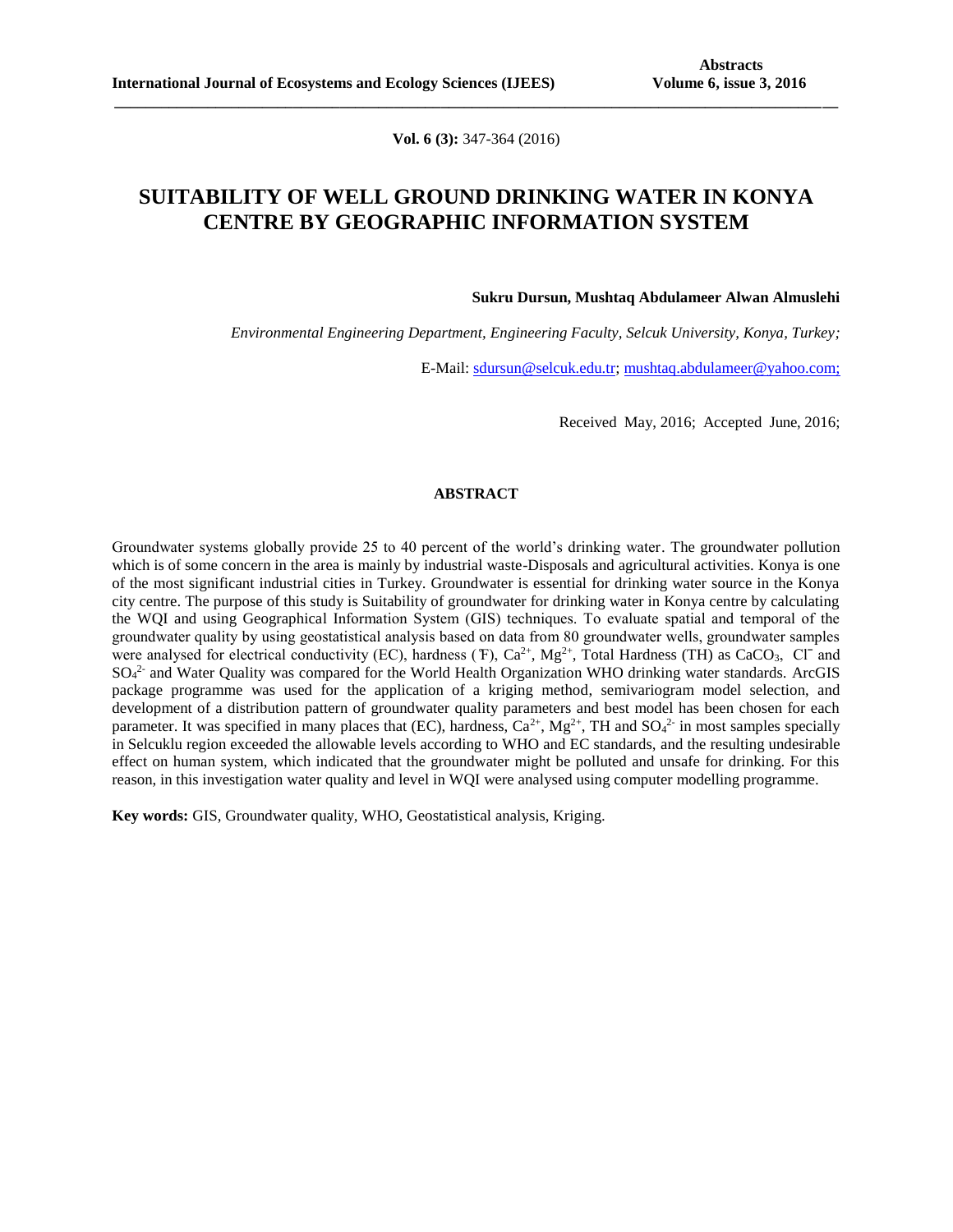**Vol. 6 (3):** 365-374 (2016)

**\_\_\_\_\_\_\_\_\_\_\_\_\_\_\_\_\_\_\_\_\_\_\_\_\_\_\_\_\_\_\_\_\_\_\_\_\_\_\_\_\_\_\_\_\_\_\_\_\_\_\_\_\_\_\_\_\_\_\_\_\_\_\_\_\_\_\_\_\_\_\_\_\_\_\_\_\_\_\_\_\_\_\_\_\_\_\_\_\_\_\_\_\_**

## **USAGE OF FORAGE PLANTS TO PREVENT EROSION**

#### **Metin Deveci<sup>1</sup> , Yavuz Selim Karakuş<sup>2</sup> , Sevda Ocak<sup>3</sup>**

*<sup>1</sup>Department of Field Crops, Agriculture Faculty Ordu University, 52200, Ordu/Turkey.; <sup>2</sup>Agriculture and Rural Development Support Institution, 28000, Giresun/Turkey; <sup>3</sup>Department of Environmental Engineering, Engineering Faculty Giresun University 28000, Giresun/Turkey;*

E-mail: [yavuz.karakus@tkdk.gov.tr;](mailto:yavuz.karakus@tkdk.gov.tr) [yavuzselimkarakus@mynet.com;](mailto:yavuzselimkarakus@mynet.com) [sevdaocaktr@gmail.com;](mailto:sevdaocaktr@gmail.com)

Received May, 2016; Accepted June, 2016;

## **ABSTRACT**

Today, soil erosion is considered as a natural disaster that affects direct or indirect many countries. It isn't thought merely soil loss. Along with soil loss, nutrients, organic matter of soil and wildlife disappear, at the same time it is observed that increasing the global warming and flooding. Besides these events don't only influence negatively the ecosystem but also it affects human life. Because 99.7% of food stuffs is provided from soil. In the face of disaster many techniques are used in all around the world and unfortunately these techniques are inadequate. This review reveals that what is the size of erosion in world and importance of using as a method of the forage plants on erosion control comparison of other method. It is known as true that there is inverse proportion between rates of plant cover and erosion intensity. The advantages of forage plants are cheaper and easy implementing, results of applications can be seen in short time as per other methods. Thanks to forage plants can grow in conditions of extreme soil and climate, they are unique plants for erosion control. Therefore, these plants can be easily used uncultivated erosion areas, fallow lands and as second crops to be summer and winter output in agriculture lands. Additionally, they develop structure of chemical and physical of soil and capacity of water hold is increased. On the other hands forage plants constitute basis of livestock sector. If we develop using the forage plants for erosion control also feeds of animal and vegetal will be increased.

**Key Words:** Soil Loss, Erosion, Forage Plants.

+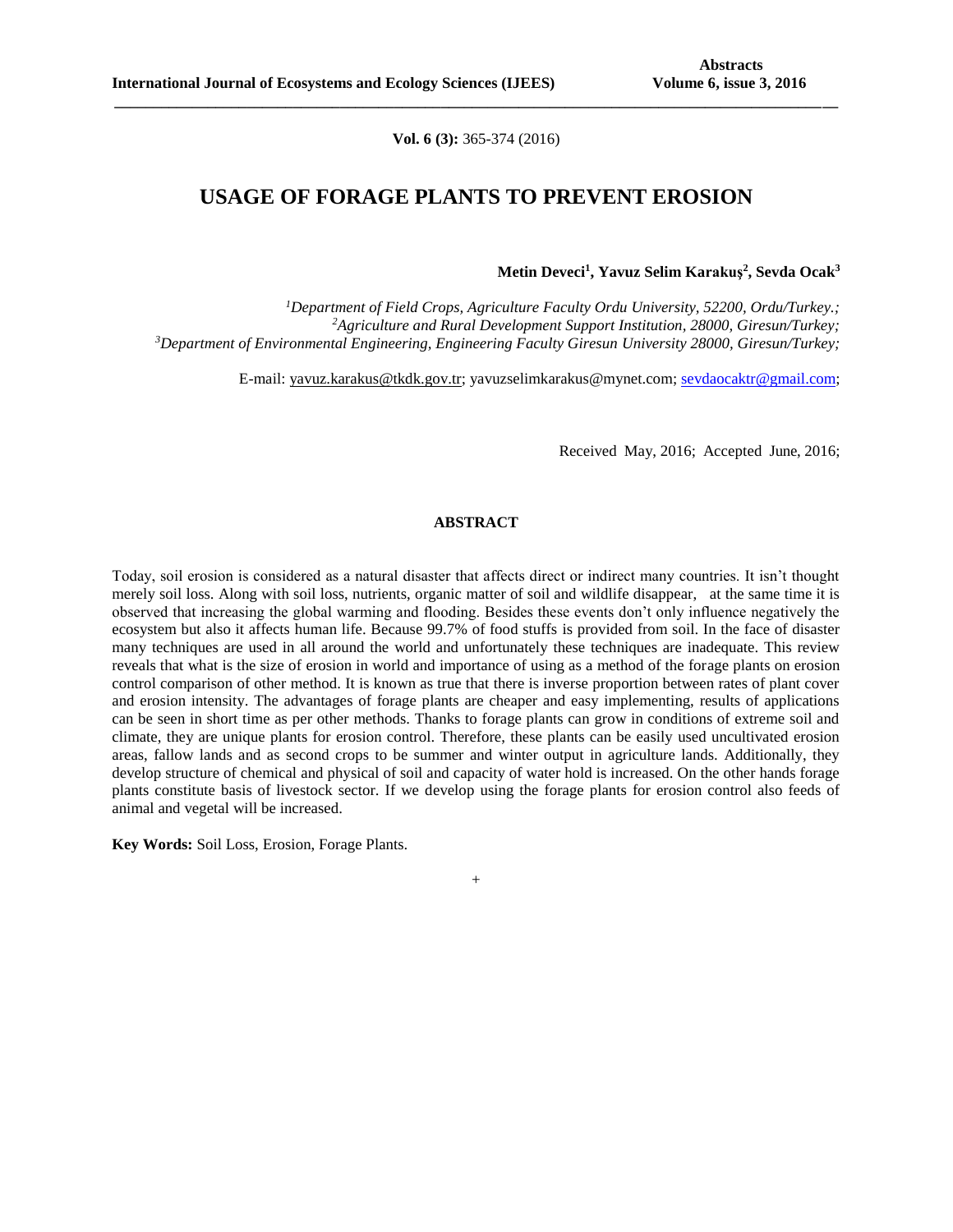**Vol. 6 (3):** 375-380 (2016)

**\_\_\_\_\_\_\_\_\_\_\_\_\_\_\_\_\_\_\_\_\_\_\_\_\_\_\_\_\_\_\_\_\_\_\_\_\_\_\_\_\_\_\_\_\_\_\_\_\_\_\_\_\_\_\_\_\_\_\_\_\_\_\_\_\_\_\_\_\_\_\_\_\_\_\_\_\_\_\_\_\_\_\_\_\_\_\_\_\_\_\_\_\_**

## **DETERMINATION OF OPTIMUM CONDITIONS FOR CO-DIGESTION OF CATTLE MANURE WITH CHICKEN WASTES AND CHEESE WHEY**

### **Rahman Çalhan<sup>1</sup> , Durmuş Kaya<sup>2</sup> , Volkan Çoban<sup>2</sup>**

*<sup>1</sup>Karabük University, Faculty Of Engineering, Environmental Engineering Department, 78050, Karabük, Turkey; <sup>2</sup>Kocaeli University, Technology Faculty, Energy Systems Engineering Department,41380, Kocaeli, Turkey;*

Email: [rahmancalhan@karabuk.edu.tr](mailto:rahmancalhan@karabuk.edu.tr)

Received May, 2016; Accepted June, 2016;

## **ABSTRACT**

Aim of this study determine the optimum conditions for producing biogas by co-digestion of cattle manure, chicken waste and cheese whey. The amount of cattle manure was kept constant and chicken waste and cheese whey was fed at different organic loading rates. The system was operated on batch mode under mesofilic (38  $^{\circ}$ C) conditions. Effect of stirring speed on the biogas yield was evaluated at the same time. Results show that maximum biogas yield was obtained from R6 which contains of %50 cattle manure, %25 chicken waste and %25 cheese whey. Maximum biogas yield was obtained 0,142 liter/liter.day and was observed continuously stirring of the wastes didn't have a positive impact.

**Keywords:** Cattle manure, chicken waste, cheese whey, biogas, anaerobic co-digestion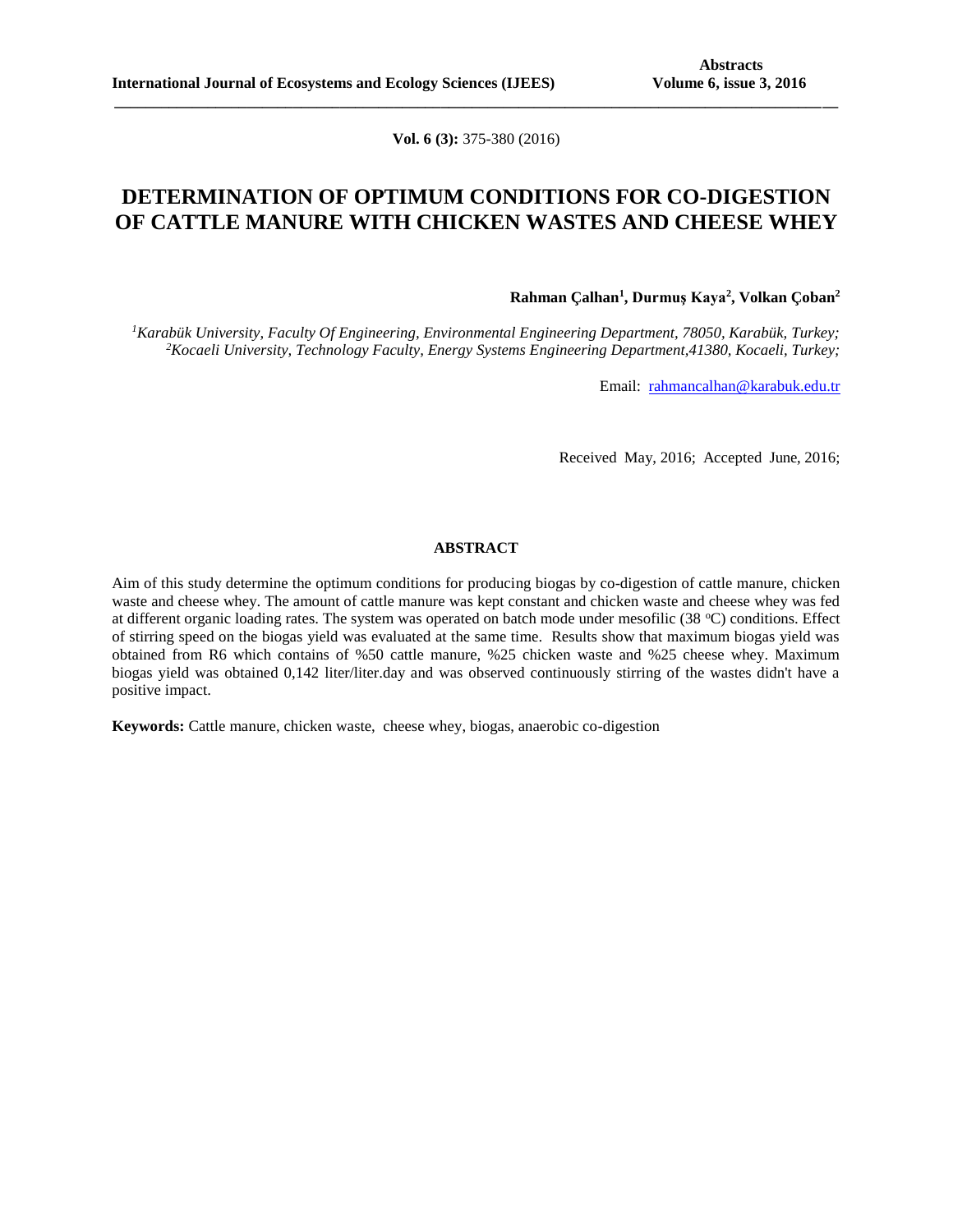**Vol. 6 (3):** 381-388 (2016)

**\_\_\_\_\_\_\_\_\_\_\_\_\_\_\_\_\_\_\_\_\_\_\_\_\_\_\_\_\_\_\_\_\_\_\_\_\_\_\_\_\_\_\_\_\_\_\_\_\_\_\_\_\_\_\_\_\_\_\_\_\_\_\_\_\_\_\_\_\_\_\_\_\_\_\_\_\_\_\_\_\_\_\_\_\_\_\_\_\_\_\_\_\_**

## **PREVALENCE AND FACTORS ASSOCIATED WITH HEARING IMPAIRMENT IN PRESCHOOL CHILDREN IN ALBANIA**

### **Suela Sallavaci1\*, Ervin Toci<sup>2</sup> , Ylli Sallavaci<sup>1</sup> , Gentian Stroni<sup>3</sup>**

*1\*Service of Otolaryngology, University Hospital Centre "Mother Teresa", Tirana, Albania; <sup>2</sup>Department of Epidemiology and Health Systems, Institute of Public Health, Tirana, Albania; <sup>3</sup>Service of Infectious Diseases, University Hospital Centre "Mother Teresa", Tirana, Albania;*

E-mail: [sallavacis@hotmail.com;](mailto:sallavacis@hotmail.com)

Received May, 2016; Accepted June, 2016;

### **ABSTRACT**

Hearing impairment (HI), a condition that affects disproportionally children in developing countries, could negatively impact the development of communications skills of involved children when not timely detected and treated. We aimed to assess the prevalence of HI and the factors and health conditions associated with it, among preschool children in Albania. This is a cross-sectional survey. During November 2009-May 2011 a simple random sample of 400 preschool children aged 4-6 years old and attending public kindergartens in urban and rural areas of Tirana, the capital of Albania were examined about hearing ability via tonal audiometry and tympanometry. HI was defined by a threshold of ≥20 dB in the better ear. In addition, objective examination of ear, nose and pharynx was carried out in order to detect potential structures and/or diseases contributing to HI. Binary logistic regression was used to assess the factors associated with HI in this sample of preschool children. In this sample of children (51% females, 73.5% urban residence) the total prevalence of HI was 16%. Otitis Media with Effusion, Suppurative Otitis Media and past Otitis Media was present in 14.6%, 1% and 13.1% of cases, respectively. Upon adjustment for several confounding effects, the only factors significantly associated with HI were current Otitis Media in objective examination (OR=5.62; 95%CI: 2.18-14.4) and recurrent Otitis Media in anamnesis (OR=1.82; 95%CI: 1.33-2.51). HI is a common and serious condition that might negatively affects the future development of preschool children. Routine screening of newborn and/or preschool children is an effective way to address this problem in Albania.

**Key words:** otitis media hearing impairment, preschool children, screening.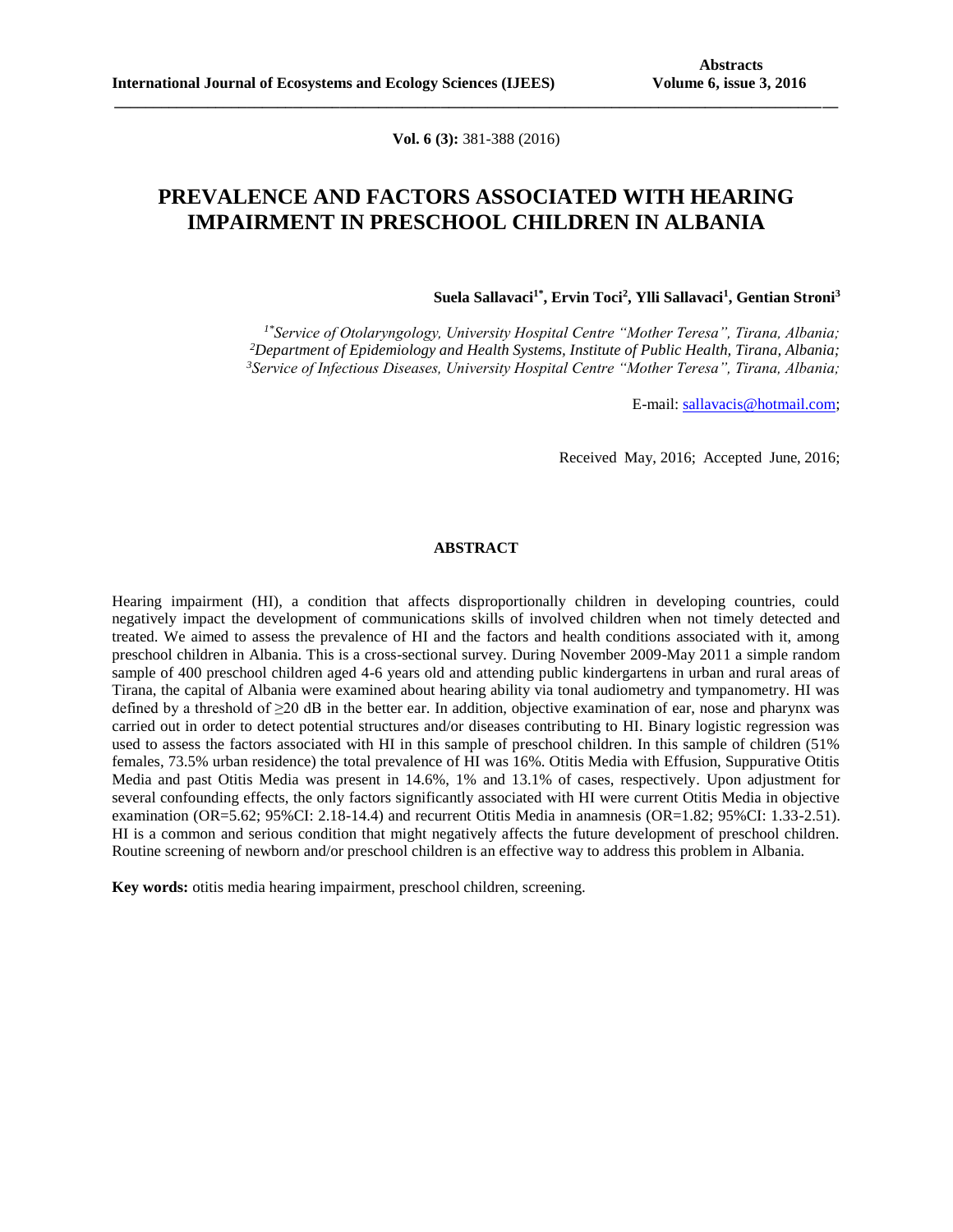**Vol. 6 (3):** 389-394 (2016)

**\_\_\_\_\_\_\_\_\_\_\_\_\_\_\_\_\_\_\_\_\_\_\_\_\_\_\_\_\_\_\_\_\_\_\_\_\_\_\_\_\_\_\_\_\_\_\_\_\_\_\_\_\_\_\_\_\_\_\_\_\_\_\_\_\_\_\_\_\_\_\_\_\_\_\_\_\_\_\_\_\_\_\_\_\_\_\_\_\_\_\_\_\_**

# **APPLICATION OF PISTACHIO SHELL (PSS) AS LOW-COST ADSORBENT FOR THE REMOVAL OF Pb(II) FROM AQUEOUS SOLUTION**

### **Oğuzhan Gök<sup>1</sup> , Özgül Çimen Mesutoğlu<sup>2</sup>**

*1,2Aksaray University, Department of Environmental Engineering, Aksaray, Turkey;*

Email: [oguzgok@gmail.com;](mailto:oguzgok@gmail.com) [ozgulcimen@gmail.com;](mailto:ozgulcimen@gmail.com)

Received May, 2016; Accepted June, 2016;

#### **ABSTRACT**

In recent years, the removal of heavy metals from water by using low-cost agricultural waste activities were accelerated. In the present study, pistachio shell (PSS) was used to remove Pb(II) from aqueous solution using batch experiments. Some parameters such as dose of the adsorbent and pH of solution were investigated in order to know the room temperature, 100 mg/L initial Pb(II) concentration and, particle size of between 0.5 and 2.0 mm and adsorption ability of the adsorbents. The removal efficiency of Pb(II) ions was found to 9.71 mg/g of PSS. The results of isotherm and kinetic studies show that the Langmuir isotherm and pseudo-second-order kinetic showed better correlations with the experimental data. The SEM images of adsorbent (PSS) before and after Pb(II) adsorption were analysed to understand the adsorption process of Pb(II) onto PSS. These results suggest the PSS turned out to be effective natural low-cost adsorbent for capturing of Pb(II) ions from aqueous environment.

**Keywords:** Adsorption, isotherm, kinetic, low-cost adsorbent, Pb(II)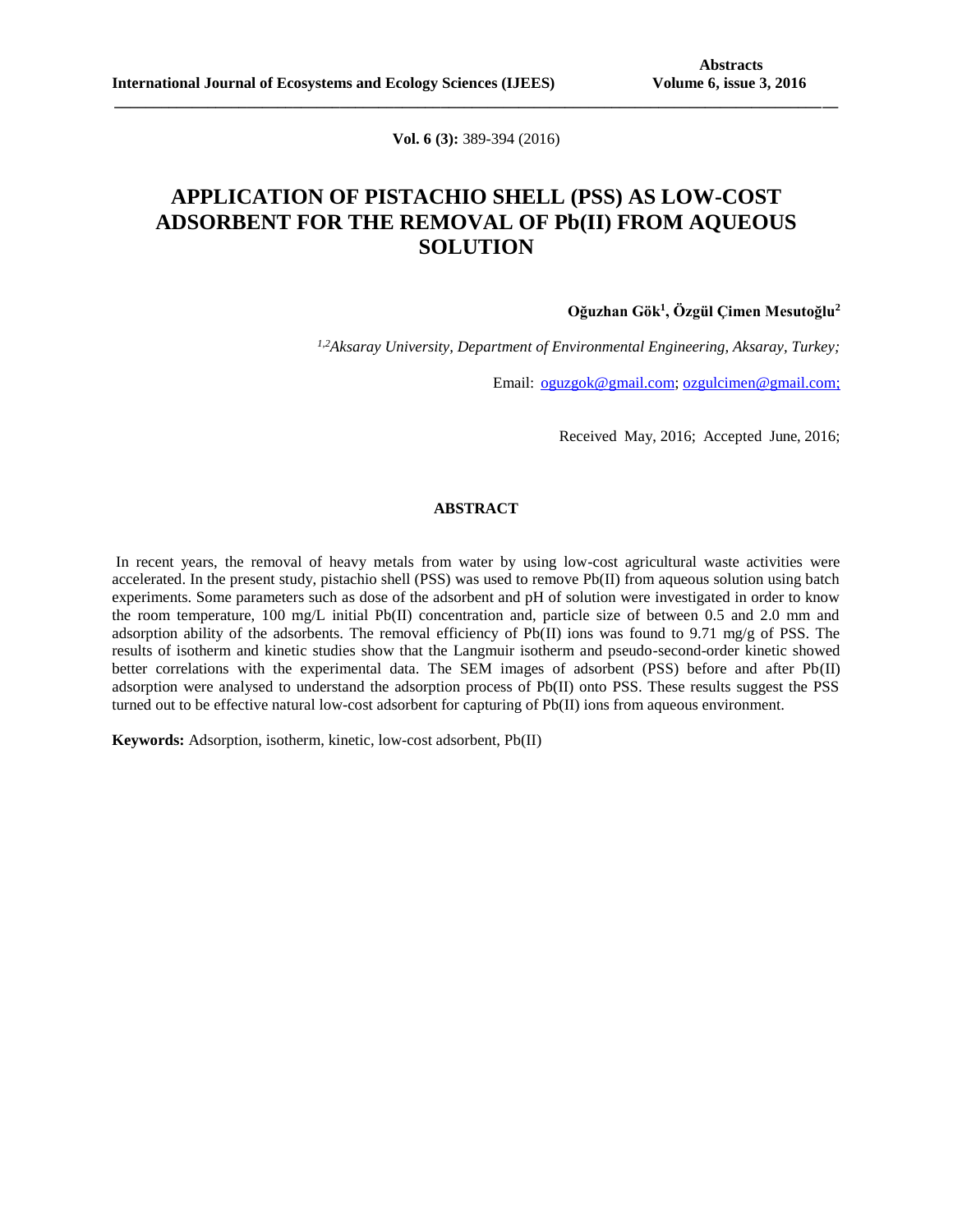**Vol. 6 (3):** 395-400 (2016)

**\_\_\_\_\_\_\_\_\_\_\_\_\_\_\_\_\_\_\_\_\_\_\_\_\_\_\_\_\_\_\_\_\_\_\_\_\_\_\_\_\_\_\_\_\_\_\_\_\_\_\_\_\_\_\_\_\_\_\_\_\_\_\_\_\_\_\_\_\_\_\_\_\_\_\_\_\_\_\_\_\_\_\_\_\_\_\_\_\_\_\_\_\_**

## **GEOCHEMICAL BACKGROUND HEAVY METALS AND SPATIAL DISTRIBUTION OF STREAM SEDIMENTS IN DUKAGJINI BASIN**

**Naser Peci<sup>1</sup> , Behxhet Shala<sup>1</sup> , Flurije Sheremeti<sup>1</sup>**

*<sup>1</sup>University of Mitrovica "Isa Boletini", Faculty of Geosciences, Mitrovicë, Kosovo;* 

Email: [naser.peci@umib.net](mailto:naser.peci@umib.net)

Received May, 2016; Accepted June, 2016;

#### **ABSTRACT**

Heavy metal concentrations of stream sediments from Dukagjini Basin were investigated to evaluate the geochemical distribution of selected elements. Dukagjini basin together with the Kosovo Basin represents the largest sedimentary basins in Kosovo. Tertiary basin of Dukagjin, with an area of 1700 km<sup>2</sup> is located in the western part of Kosovo. The soils in this basin are used mainly for agriculture. The aim of this paper is to determine threshold values using statistical methods that can explain their spatial distribution. Stream sediment geochemistry can be used to quantify natural geochemical baselines and anthropogenic effects. A total of 574 stream sediment samples were analyzed for arsenic (As), chromium (Cr), copper (Cu), manganese (Mn), nickel (Ni), lead (Pb) and zinc (Zn). The mean concentrations of heavy metals are in decreasing order as follows: Mn > Cr > Ni > Zn > Cu > Pb > As. Analysis of samples has shown no evidence of Hg content. The results show that the elements Cr and Ni exceed the threshold values according to the method Median and Median Absolute Deviation (Median+2MAD) for 155 respectively 153 samples. Spatial distribution for Cr and Ni reflect the elevated geochemical background of the wider area due to the presence of ophiolites therefore it may be considered their geogenic origin. This work is important to register the current levels of metals so that any change in concentration can be monitored and managed.

**Key words:** Dukagjini basin, stream sediment, heavy metals, statistical analysis, spatial distribution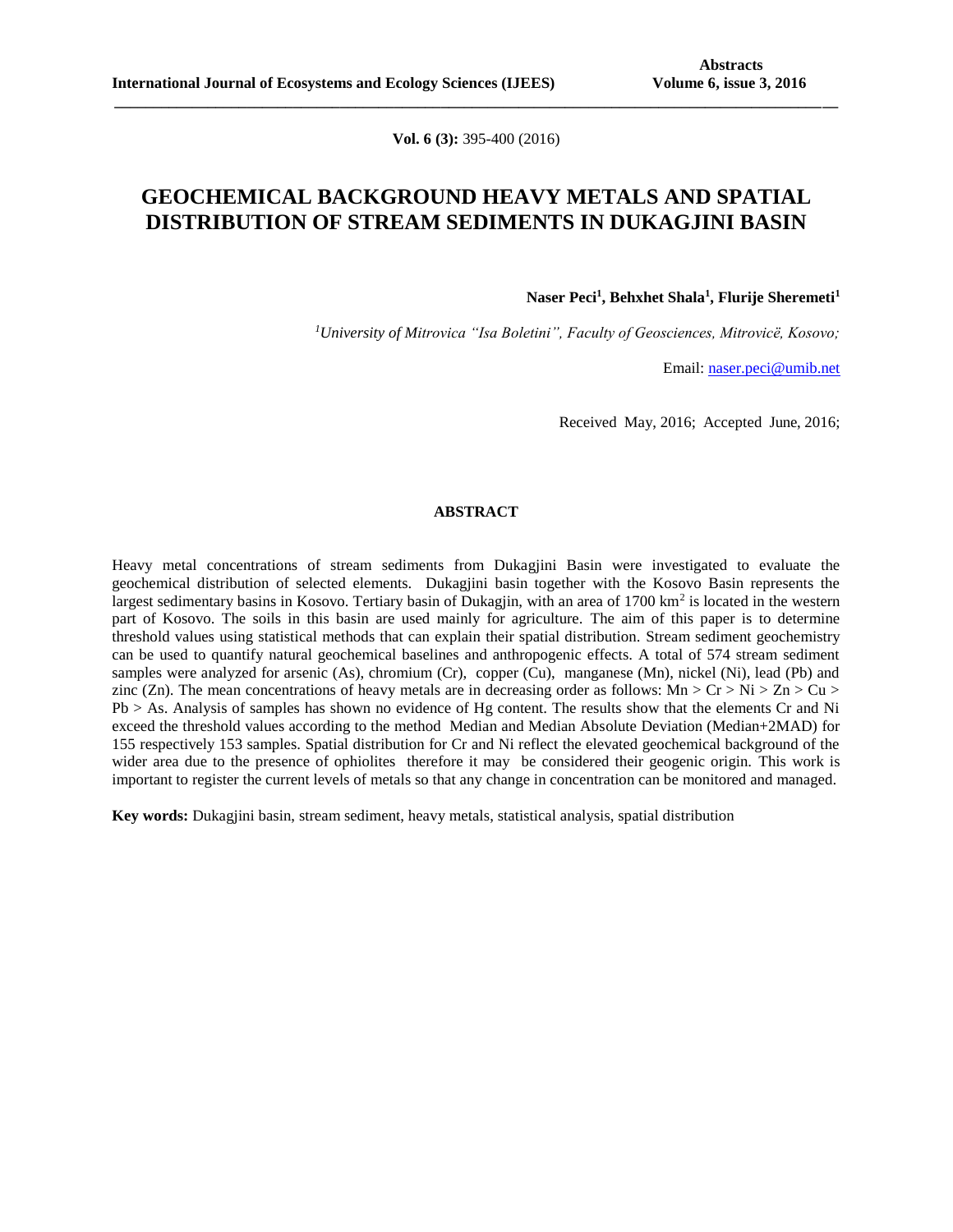**Vol. 6 (3):** 401-410 (2016)

**\_\_\_\_\_\_\_\_\_\_\_\_\_\_\_\_\_\_\_\_\_\_\_\_\_\_\_\_\_\_\_\_\_\_\_\_\_\_\_\_\_\_\_\_\_\_\_\_\_\_\_\_\_\_\_\_\_\_\_\_\_\_\_\_\_\_\_\_\_\_\_\_\_\_\_\_\_\_\_\_\_\_\_\_\_\_\_\_\_\_\_\_\_**

# **GREENHOUSE GAS REDUCTION THROUGH USE OF WASTE AS AN ALTERNATIVE FUEL**

**Fatma Didem Tunçez**

*KTO Karatay University, Akabe Alaaddin Kap Str. No: 130 42020 Karatay/Konya Turkey;*

Email: [didem.tuncez@karatay.edu.tr](mailto:didem.tuncez@karatay.edu.tr)

Received May, 2016; Accepted June, 2016;

## **ABSTRACT**

The problem caused by the usage of storage and incineration methods for disposal of waste is one of the most important environmental problems today. The usage of waste as alternative fuels or raw materials in the cement industry reduces the consumption of nonrenewable energy resources and prevents the rapid depletion of natural resources. The co-processing of waste with raw materials in the cement industry is an opportunity to reduce carbon dioxide emissions. In the cement industry, a cement clinker kiln with a long retention time and an oxidation atmosphere at high temperature provides combustion of waste completely. On the other hand, the usage of alternative energy resources has a positive impact on reducing the dependency on fossil fuels and in reducing  $CO<sub>2</sub>$ emissions. The co-processing of waste reduces carbon dioxide emissions resulting from the use of fossil fuels during the production of cement and prevents carbon dioxide emissions caused by incineration plants. Non-renewable energy resources in the world can be evaluated economically. Waste disposal can be carried out and carbon dioxide emissions caused by waste incinerators can be prevented by using waste instead of fossil fuels in the cement industry. The aim of this paper is thus to show the effect of using waste as an alternative fuel to reduce greenhouse gas emissions.

**Keywords:** Cement Industry, Waste, Carbon Dioxide Emissions, Energy Recovery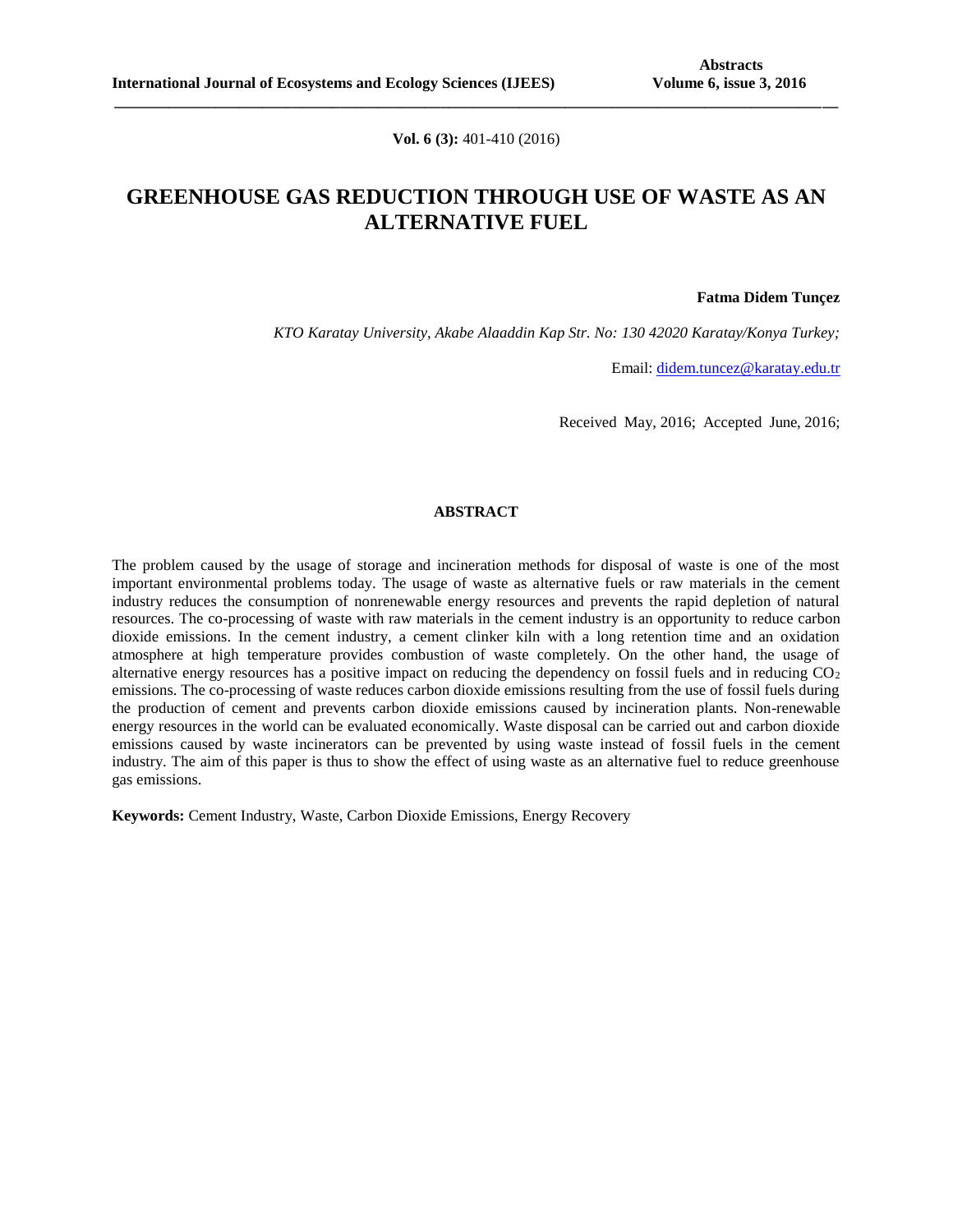**Vol. 6 (3):** 411-414 (2016)

**\_\_\_\_\_\_\_\_\_\_\_\_\_\_\_\_\_\_\_\_\_\_\_\_\_\_\_\_\_\_\_\_\_\_\_\_\_\_\_\_\_\_\_\_\_\_\_\_\_\_\_\_\_\_\_\_\_\_\_\_\_\_\_\_\_\_\_\_\_\_\_\_\_\_\_\_\_\_\_\_\_\_\_\_\_\_\_\_\_\_\_\_\_**

## **PROBABILITY SAMPLING METHODS IN FISHERIES STUDIES**

**Şennan Yücel<sup>1</sup> , Birol Baki<sup>2</sup>**

*<sup>1</sup>Sinop University, Faculty of Fisheries, Department of Fisheries Basic Science, Sinop,Turkey; <sup>2</sup>Sinop University, Faculty of Fisheries, Department of Aquaculture, Sinop. Turkey;*

Email: [syucel@sinop.edu.tr;](mailto:syucel@sinop.edu.tr)

Received May, 2016; Accepted June, 2016;

### **ABSTRACT**

In this study, the probability sampling methods and the questions that have to be taken into consideration in the investigations of the aquaculture are manifested. In the researches the data is produced by the information gathered by the population units. The data could be seen objectionable in the evaluations as they are not able to represent the population enough in respect of qualitative and quantitative perspective. The avaliable sampling methods that are developed depending on the quality of the research, are specified according to the aim and conditions. The most credible result of the population are the results that are taken from the whole population. To get at the whole population is difficult because of the features of the population, and the restrictors such as skilled staff, time and high cost. Thus in scientific studies instead of reaching out the whole population, the representative sampling are made. The [aquaculture,](http://sufak.sinop.edu.tr/) though seems a scientific branch that focuses on hunting and cultivation; in fact it is a multidiciplinary branch of science. The researches that are held on aquaculture are conducted more difficultly than other diciplines due to the features of the study area. Consequently, sampling methods are to be selected according to the study. The sampling methods are basically divided into two groups of probable and improbable sampling. In this study, probability sampling methods which are commonly used in aquaculture studies, the crucial points that have to be taken into consideration in the practice of the existed method as well as how the sampling that is going to be achived in the path of accessing the credible data are expressed.

**Key words:** Sampling, probability sampling methods, sample, fisheries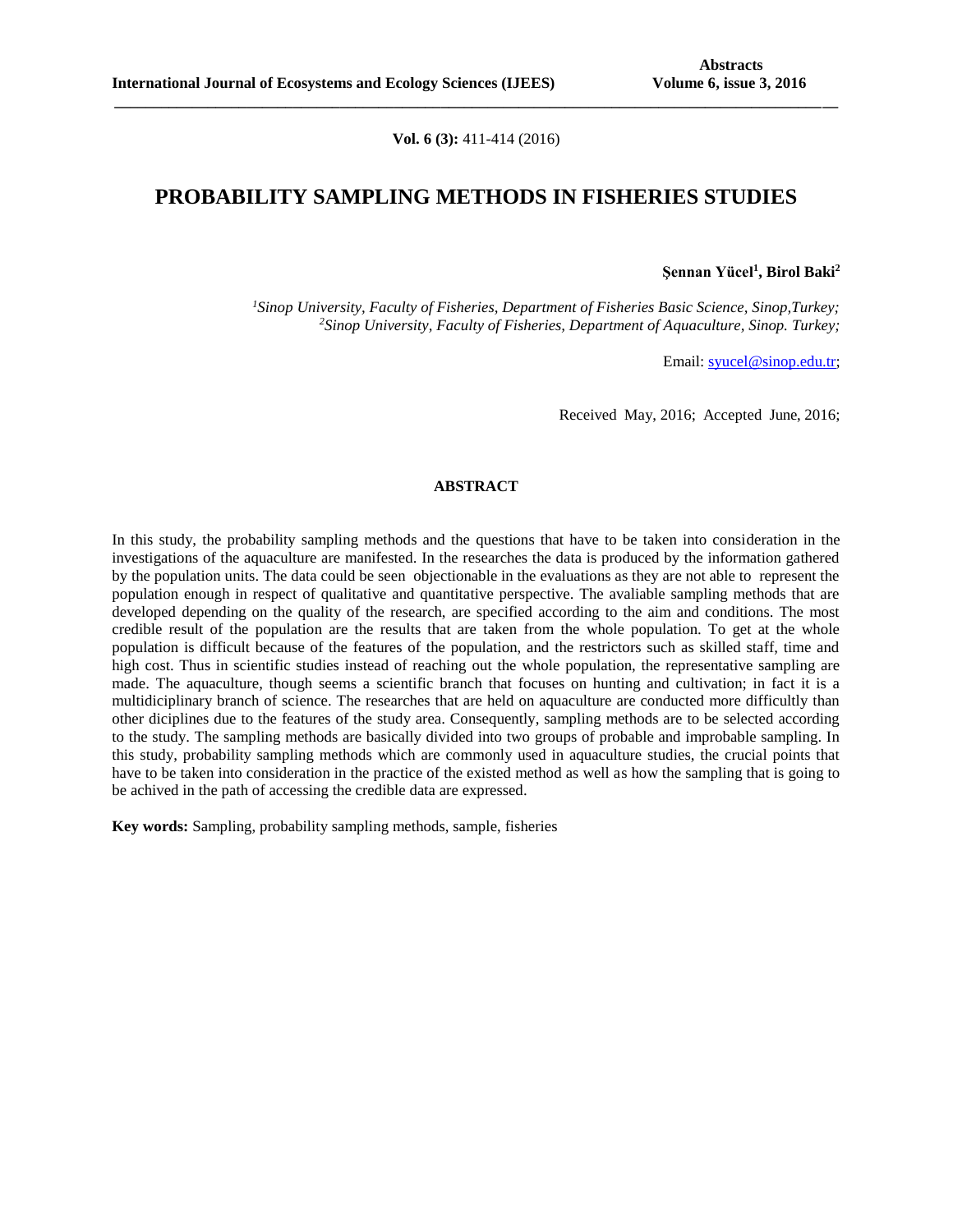**Vol. 6 (3):** 415-424 (2016)

**\_\_\_\_\_\_\_\_\_\_\_\_\_\_\_\_\_\_\_\_\_\_\_\_\_\_\_\_\_\_\_\_\_\_\_\_\_\_\_\_\_\_\_\_\_\_\_\_\_\_\_\_\_\_\_\_\_\_\_\_\_\_\_\_\_\_\_\_\_\_\_\_\_\_\_\_\_\_\_\_\_\_\_\_\_\_\_\_\_\_\_\_\_**

# **EVALUATION OF SOLAR ENERGY, ITS PRESENT STATUS, POTENTIALS, POLICIES AND THE LATEST DEVELOPMENTS IN TURKEY**

### **Fatma Canka Kilic\***

Kocaeli University, Kocaeli Vocational School, Department of Electrical and Energy Technologies, Kullar, Basiskele, Kocaeli, Turkey;

\*Corresponding Author Address: Department of Electrical and Energy Technologies, Kocaeli Vocational School, Kocaeli University. Mahmutpasa Cad. Mahmutpasa Mah. No:151, 41140 Kullar, Basiskele, Kocaeli, Turkey Tel: +902623494351 Fax: +902623493997

E-mail: [fatmacanka@hotmail.com](mailto:fatmacanka@hotmail.com)

Received May, 2016; Accepted June, 2016;

### **ABSTRACT**

Thanks to its perfect geographical position, Turkey has a huge solar energy potential. According to Turkey's Solar Energy Potential Atlas (SEPA), total sunshine duration is 2738 hours, annually and the quantity of average total incoming solar energy is 1527 kWh/m<sup>2</sup> year. Today there is great a tendency towards clean, dependable and sustainable renewable energy productions to cover the increasing energy demands in all over the world. Renewable energy productions are subsidized by the governments and besides, these energy productions assure the new employment opportunities. Renewables are accepted as an alternative solution to fossil fuels not only for the generation of clean energy, but also for the protection of the environment and the entire life on earth. In this study, present status of solar energy, its potentials, productions, government incentives and solar energy usage in Turkey have been examined according to the latest developments. In this way, it has been aimed to contribute to the improvements in renewable energies and bring forth people's awareness to the subject.

**Keywords:** Renewable energy, solar energy, incentives, Turkey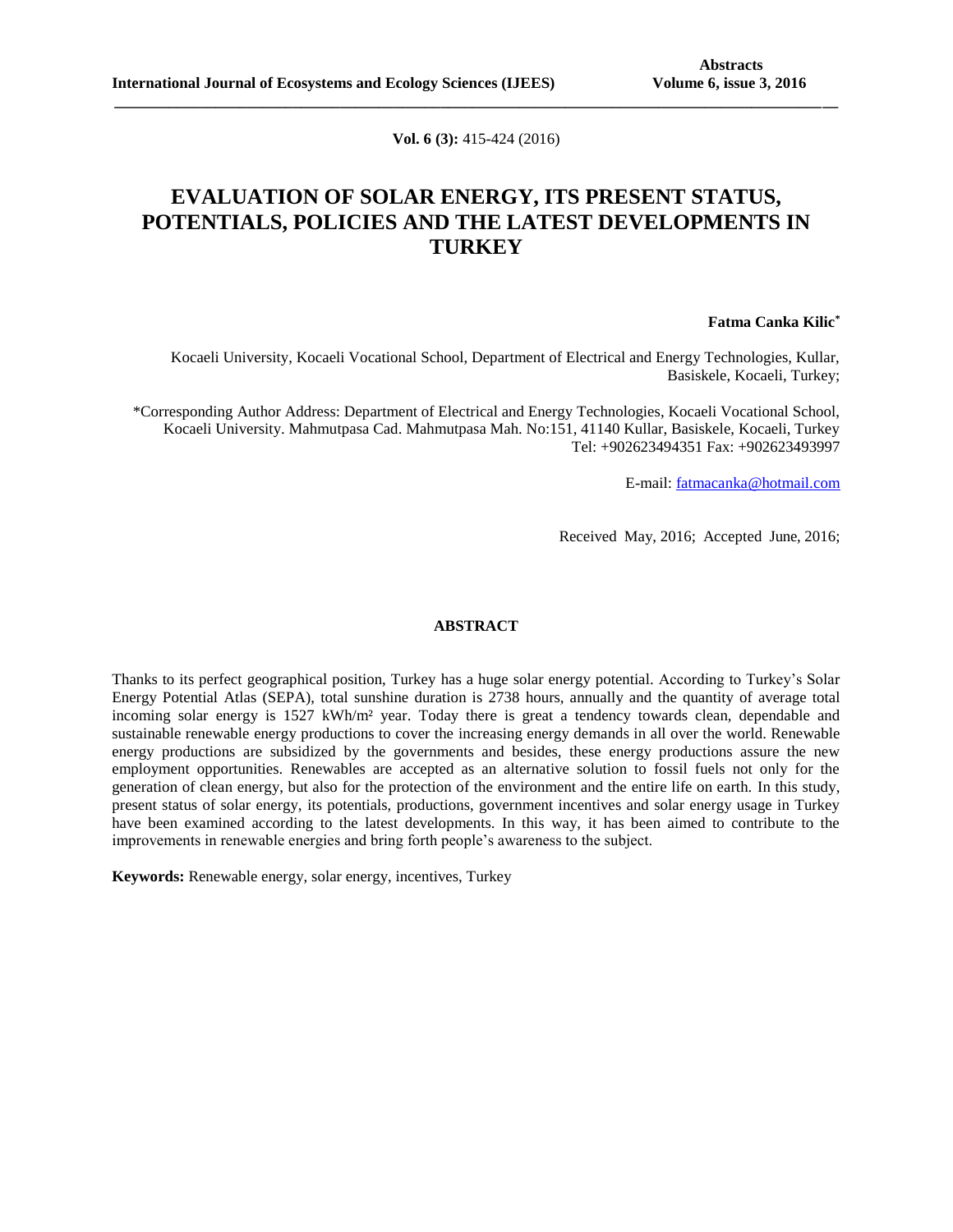**Vol. 6 (3):** 425-430 (2016)

**\_\_\_\_\_\_\_\_\_\_\_\_\_\_\_\_\_\_\_\_\_\_\_\_\_\_\_\_\_\_\_\_\_\_\_\_\_\_\_\_\_\_\_\_\_\_\_\_\_\_\_\_\_\_\_\_\_\_\_\_\_\_\_\_\_\_\_\_\_\_\_\_\_\_\_\_\_\_\_\_\_\_\_\_\_\_\_\_\_\_\_\_\_**

## **LAND DEGRADATION IN KOSOVO**

**Behxhet Shala<sup>1</sup>\*, Naser Peci<sup>1</sup> , Fidan Ferati<sup>2</sup>**

<sup>1</sup>University of Mitrovica "Isa Boletini", Faculty of Geoscience, MIP, 40000 Mitrovica – Kosovo; <sup>2</sup>Polytechnic University of Tirana, Faculty of Geology and Mining, Sheshi Nënë Tereza, Tiranë 1000, Albania;

Email: [behxhet.shala@umib.net](mailto:behxhet.shala@umib.net)

Received May, 2016; Accepted June, 2016;

## **ABSTRACT**

Besides other environmental problems, a particular concern in Kosovo has been created by the fast and uncontrolled degradation of land, first of all agricultural land. The purpose of this paper is to analyze this phenomenon and present the driving factors and different environmental and social problems it has caused, by using maps and documents of different periods of time. The construction sector, first of all housing, is one of the most problematic sectors in this aspect. One of the most intensive construction sides with residential houses in an area of expansion of the Mitrovica city has been taken as a case study. During a period of 11 years (2001-2012) 252 individual houses or other annexes were built within an area of 68.2 ha of agricultural land. Besides the use of an effective surface of 22.5 ha of land for construction, the remaining area is fragmented and has lost its value to use for agricultural purposes. The results show that such a development of settlements with individual residential buildings and no urban planning has caused significant loss of the most valuable areas of land and that this trend is continuing. Unfortunately, this case can be taken as representative sample for the whole Kosovo, especially in the nonurban areas.

**Key words:** Land use, degradation, construction, environment, planning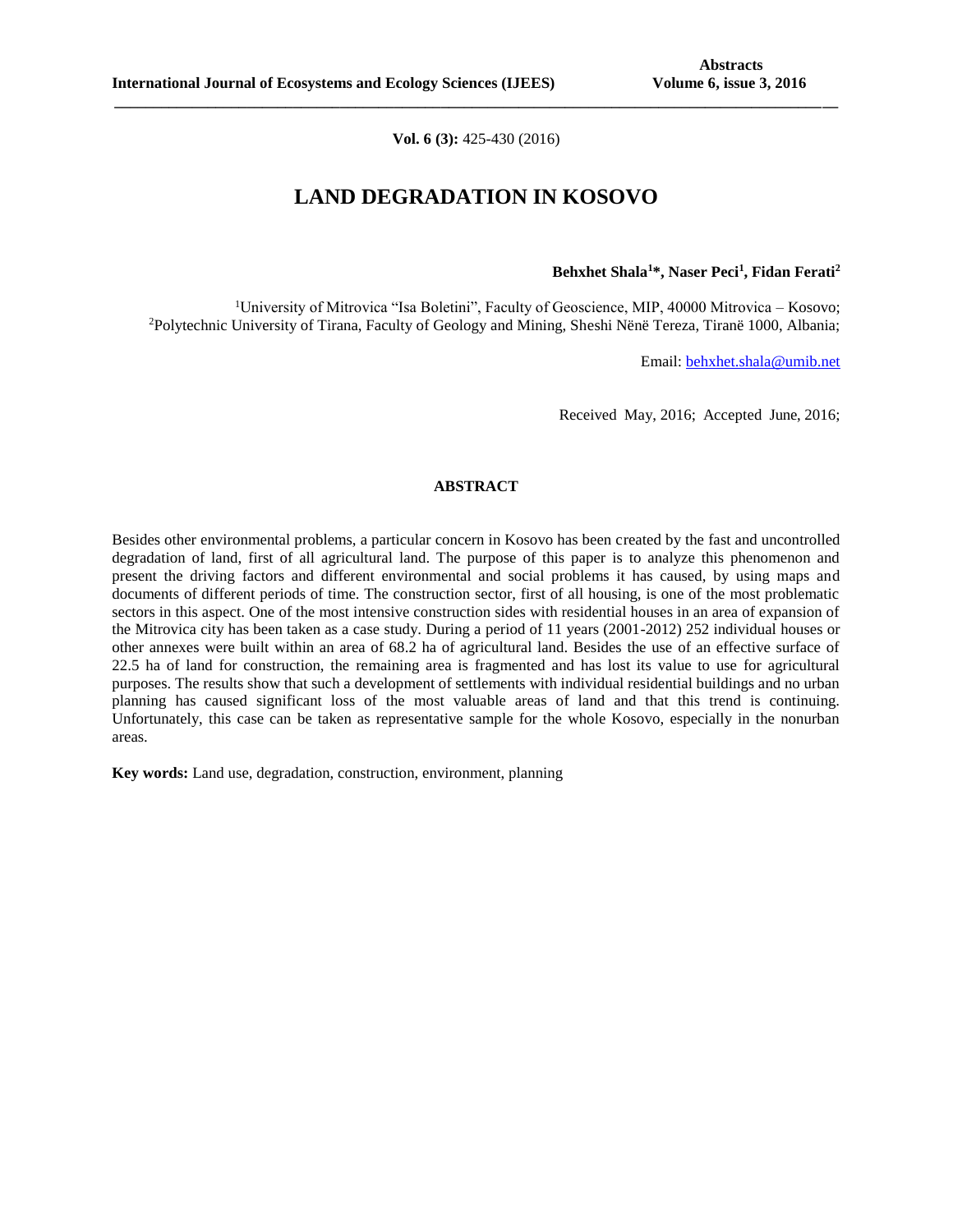**Vol. 6 (3):** 431-436 (2016)

**\_\_\_\_\_\_\_\_\_\_\_\_\_\_\_\_\_\_\_\_\_\_\_\_\_\_\_\_\_\_\_\_\_\_\_\_\_\_\_\_\_\_\_\_\_\_\_\_\_\_\_\_\_\_\_\_\_\_\_\_\_\_\_\_\_\_\_\_\_\_\_\_\_\_\_\_\_\_\_\_\_\_\_\_\_\_\_\_\_\_\_\_\_**

# **PRODUCTION VOLUME, PRICE AND VALUE ANALYSES OF TURKISH AQUACULTURE PRODUCTS**

### **Birol Baki<sup>1</sup> , Şennan Yücel<sup>2</sup>**

*<sup>1</sup>Sinop University, Faculty of Fisheries, Department of Aquaculture, Sinop, Turkey; <sup>2</sup>Sinop University, Faculty of Fisheries, Department of Fisheries Basic Science, Sinop, Turkey;*

Email: [bbaki@sinop.edu.tr;](mailto:bbaki@sinop.edu.tr) [sennanyucel@hotmail.com](mailto:sennanyucel@hotmail.com)

Received May, 2016; Accepted June, 2016;

### **ABSTRACT**

In this study, production volume, price and value analyses of rainbow trout (*Oncorhynchus mykiss*), sea bass (*Dicentrarchus labrax*) and sea bream (*Sparus aurata*) produced in Turkey for the years 2005-2014 were conducted. Turkey is the second largest aquaculture country after Norway and the annual Turkish aquaculture production has reached 235133 tons in 2014. 48.31% (113.593 tons) of this production comprises rainbow trout, 31.75% comprises (74.653 tons) sea bass and 17.81% comprises (41.873 tons) sea bream. Examining the prices for the years 2005- 2014, it was determined that the price for rainbow trout varied between 3.88 USD and 2.20 USD (freshwater) and between 4.83 USD and 3.27 USD (sea) while the price for sea bass changed between 6.29 USD and 4.68 USD, and the price for sea bass changed between 6.12 USD and 3.60 USD. It was found that the annual production values of the species increased based on the amount of production, and the highest value was determined in 2012 with 402.22 million USD in sea bass. It was found that the selling price and the total value of production of the species were affected by the production volume of the species, domestic and foreign export demand and the exchange rates.

**Keywords:** Turkey, aquaculture, production volume, average price, total value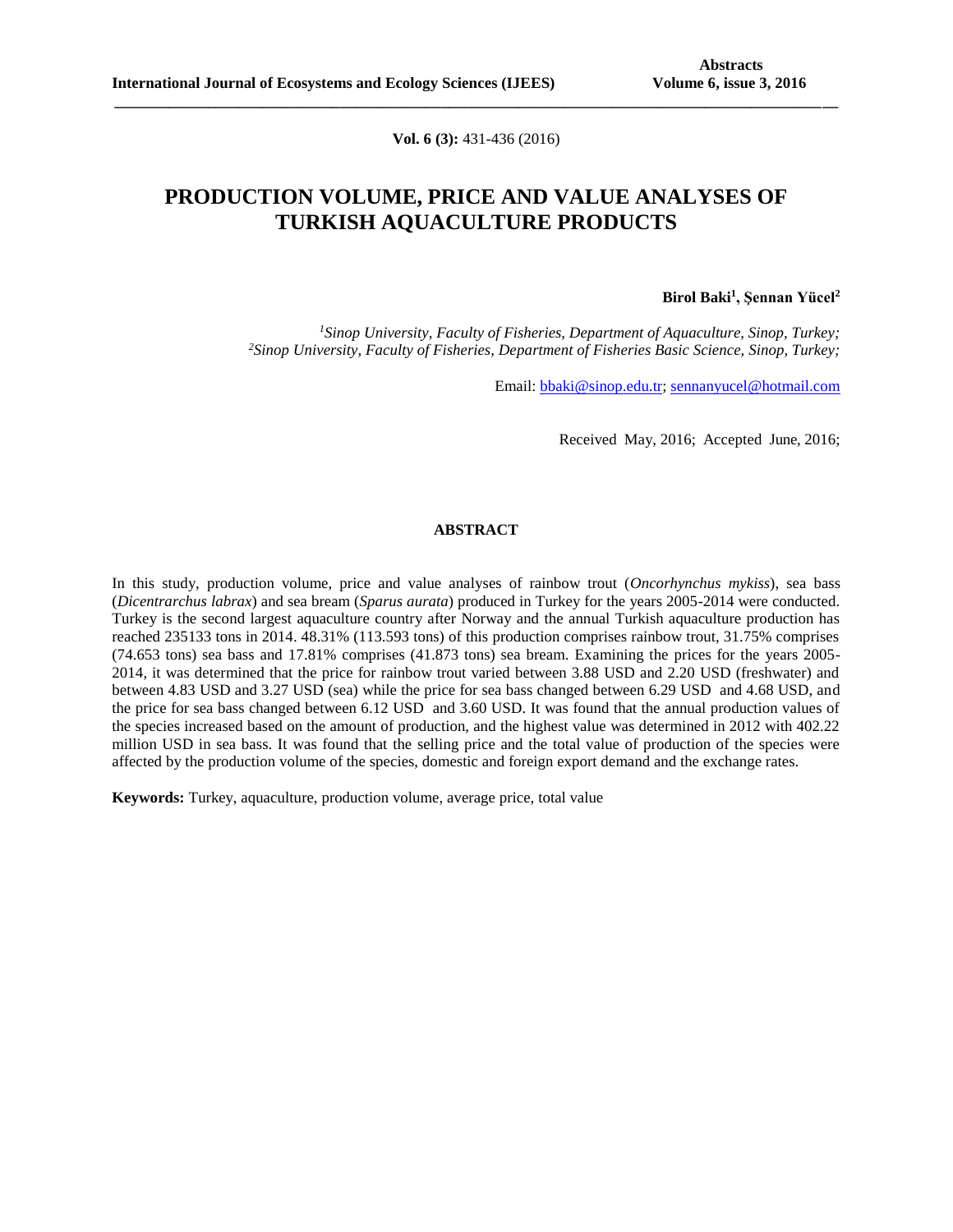**Vol. 6 (3):** 437-442 (2016)

**\_\_\_\_\_\_\_\_\_\_\_\_\_\_\_\_\_\_\_\_\_\_\_\_\_\_\_\_\_\_\_\_\_\_\_\_\_\_\_\_\_\_\_\_\_\_\_\_\_\_\_\_\_\_\_\_\_\_\_\_\_\_\_\_\_\_\_\_\_\_\_\_\_\_\_\_\_\_\_\_\_\_\_\_\_\_\_\_\_\_\_\_\_**

# **USING A GEOSPATIAL INTERFACE (GeoWEPP) TO PREDICT SOIL LOSS, RUNOFF AND SEDIMENT YIELD OF KOKOLET CREEK WATERSHED**

**Esin Erdoğan Yüksel\*, Mehmet Özalp, Saim Yıldırımer**

*Artvin Coruh University, Faculty of Forestry, Artvin, Turkey;*

\*Email: [eeyuksel@artvin.edu.tr](mailto:eeyuksel@artvin.edu.tr)

Received May, 2016; Accepted June, 2016;

### **ABSTRACT**

Soil loss and sedimentation processes currently stand as one of the most serious environmental issues in Turkey. Improper use and conversion of lands along with recent shifts in precipitation and runoff frequencies caused by the global climate change are thought to be the main reasons for these issues. However, in order to take necessary precautions against these problems, firstly, both the amount and the degree of soil erosion must be determined. Recently, the efforts on obtaining data on soil erosion have shifted towards using prediction models including GeoWEPP, a geospatial interface software integrating the WEPP (Water Erosion Prediction Project) with GIS. In this research, soil loss, runoff and sediment yield from the Kokolet Creek Watershed (4057.02 ha) were predicted using GeoWEPP. Required soil, climate, management and slope files were established and the watershed was subdivided into 15 smaller hydrological units (SHUs) for an easier run. The results showed that the annual total soil loss amount was 23559 tons for the watershed. While the total sediment reaching to the channels was around 10225 ton/yr, the sediment yield was 2.52 ton/ha/yr, over the trash hold value of 1 ton/ha/yr. Moreover, the GeoWEPP predicted about 735 mm of total annual precipitation for the watershed and almost no runoff generated in the SHUs containing more than 70% forest and/or grassland areas. On the other hand, 209.73 mm of runoff was produced within SHUs where the majority of the land was converted to agriculture. The sediment delivery ratio (SDR) was around 0.782 for the watershed.

**Keywords:** Sediment yield, Watershed, GeoWEPP, Artvin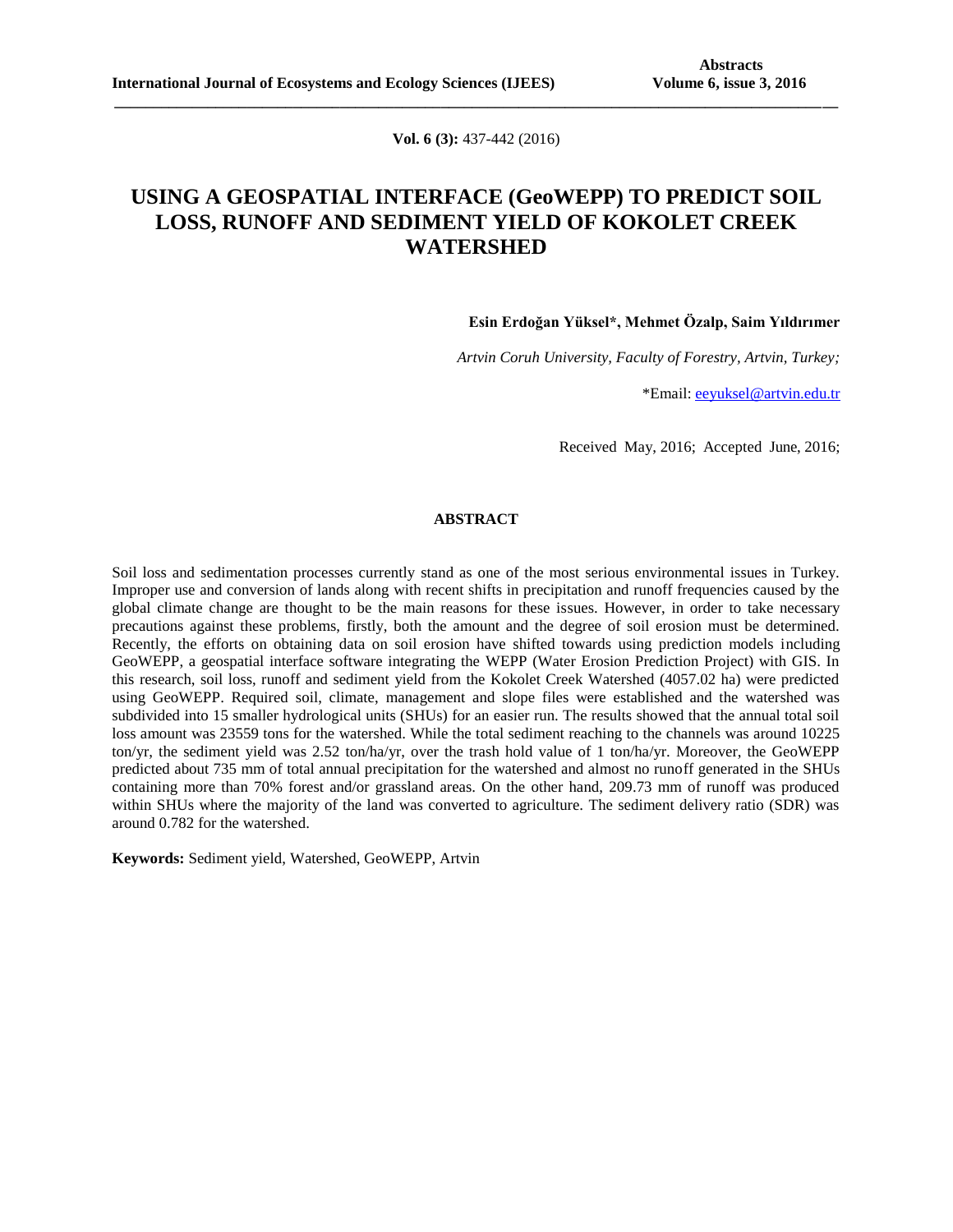**Vol. 6 (3):** 443-448 (2016)

**\_\_\_\_\_\_\_\_\_\_\_\_\_\_\_\_\_\_\_\_\_\_\_\_\_\_\_\_\_\_\_\_\_\_\_\_\_\_\_\_\_\_\_\_\_\_\_\_\_\_\_\_\_\_\_\_\_\_\_\_\_\_\_\_\_\_\_\_\_\_\_\_\_\_\_\_\_\_\_\_\_\_\_\_\_\_\_\_\_\_\_\_\_**

# **ENERGY EFFICIENCY INVESTIGATION OF A FURNACE BURNER REPLACEMENT AT REFINERY DISTILLATION UNIT**

#### **Volkan COBAN**

*Department of Mechanical Engineering, Karabuk University, Balılarkayası Mevkii, 78050 Karabuk, Turkey;*

Email: [coban.volkan@yahoo.com.tr](mailto:coban.volkan@yahoo.com.tr)

Received May, 2016; Accepted June, 2016;

## **ABSTRACT**

The reduction, of energy cost related to the oil final product, related to energy efficiency is gaining importance day by day. Oil refineries are high energy consuming systems. Furnaces used in various parts of refineries are the main cause of this consumption. The flue gas oxygen level can be reduced by replacing old type burner with ensuring better combustion in furnaces. In this study, the effect of energy efficiency was investigated for replacing burner in a furnace that supplies heat to reboiler side. The flue gas oxygen values were measured during operating conditions and after application in the furnace burners. According to the results, while the flue gas oxygen value before application of the burner replacement is 5%, it can be reduced to 2,1%. Thus, the efficiency of the furnace has increased from the 88.7% to 90.08%.

**Keywords**: Energy efficiency, Burner replacement, Oil Refinery Furnace, Crude Oil Distillation Unit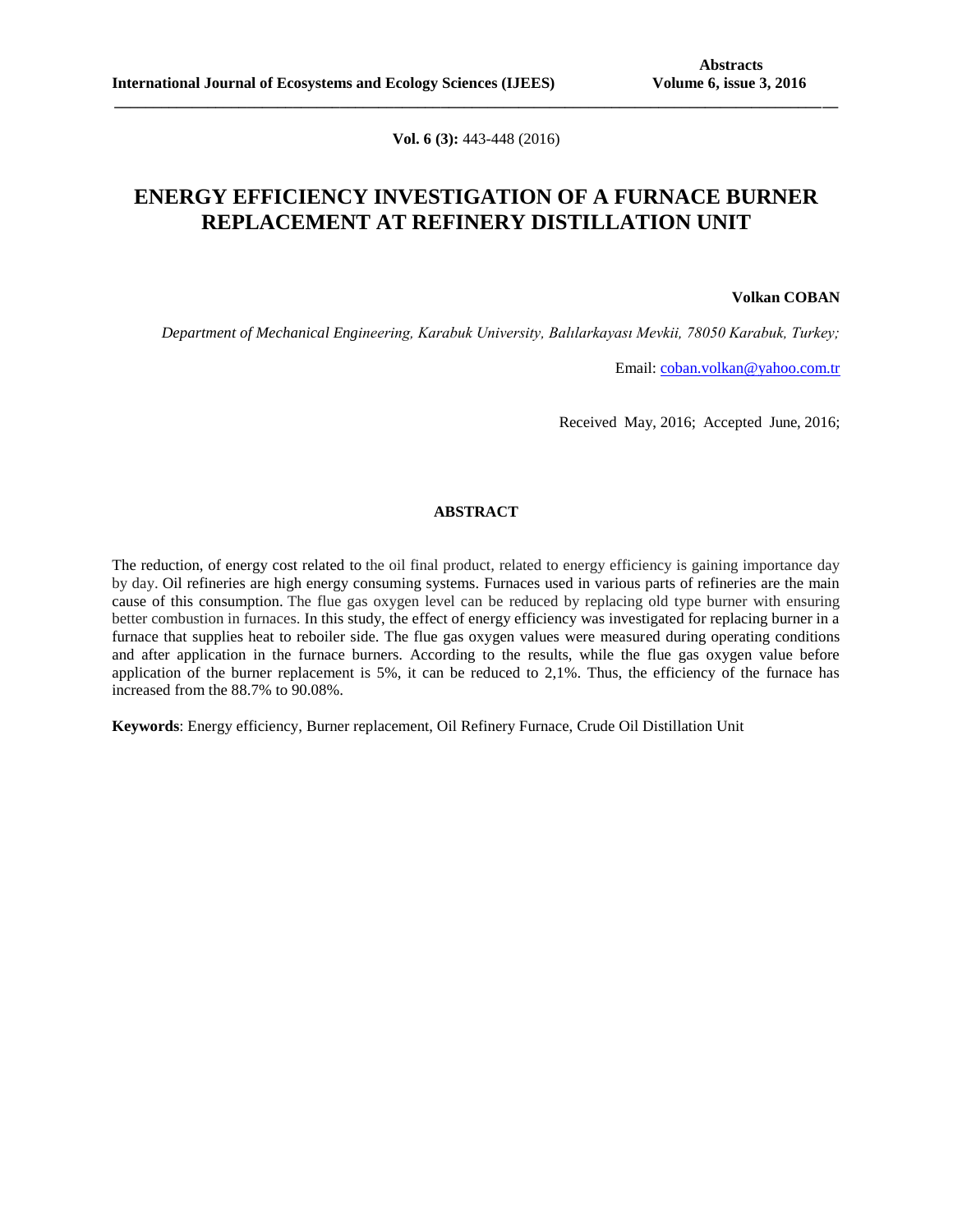**Vol. 6 (3):** 449-454 (2016)

**\_\_\_\_\_\_\_\_\_\_\_\_\_\_\_\_\_\_\_\_\_\_\_\_\_\_\_\_\_\_\_\_\_\_\_\_\_\_\_\_\_\_\_\_\_\_\_\_\_\_\_\_\_\_\_\_\_\_\_\_\_\_\_\_\_\_\_\_\_\_\_\_\_\_\_\_\_\_\_\_\_\_\_\_\_\_\_\_\_\_\_\_\_**

# **SAFETY PRECAUTIONS and REGULATION ON INDUSTRIAL BIOGAS PLANT: TURKISH MARKET**

**Selman Çağman**

*Department of Mechanical Engineering, Karabuk University, Balılarkayası Mevkii, 78050 Karabuk, Turkey;*

Email: [selmancagman@gmail.com](mailto:selmancagman@gmail.com)

Received May, 2016; Accepted June, 2016;

### **ABSTRACT**

Biogas, as one of the renewable energy sources, has become increasingly an important alternative energy source. Plants, which treat waste to produce energy, have moved to industrialized size with intensive studies in recent years. Efficiency and safe operation of these plants are very important for plants sustainability. For this purpose, safety measures must be standardized and applied to whole process from manufacturing to energy production within a biogas plant. In this study, all potential risks and necessary precautions taken against these identified risks are listed in a continuously running biogas plant. Moreover, it is also emphasized the necessity of drafting a regulation and the content of this regulation on this issue within Turkey.

**Keywords:** Biogas, plant safety, precautions, regulation